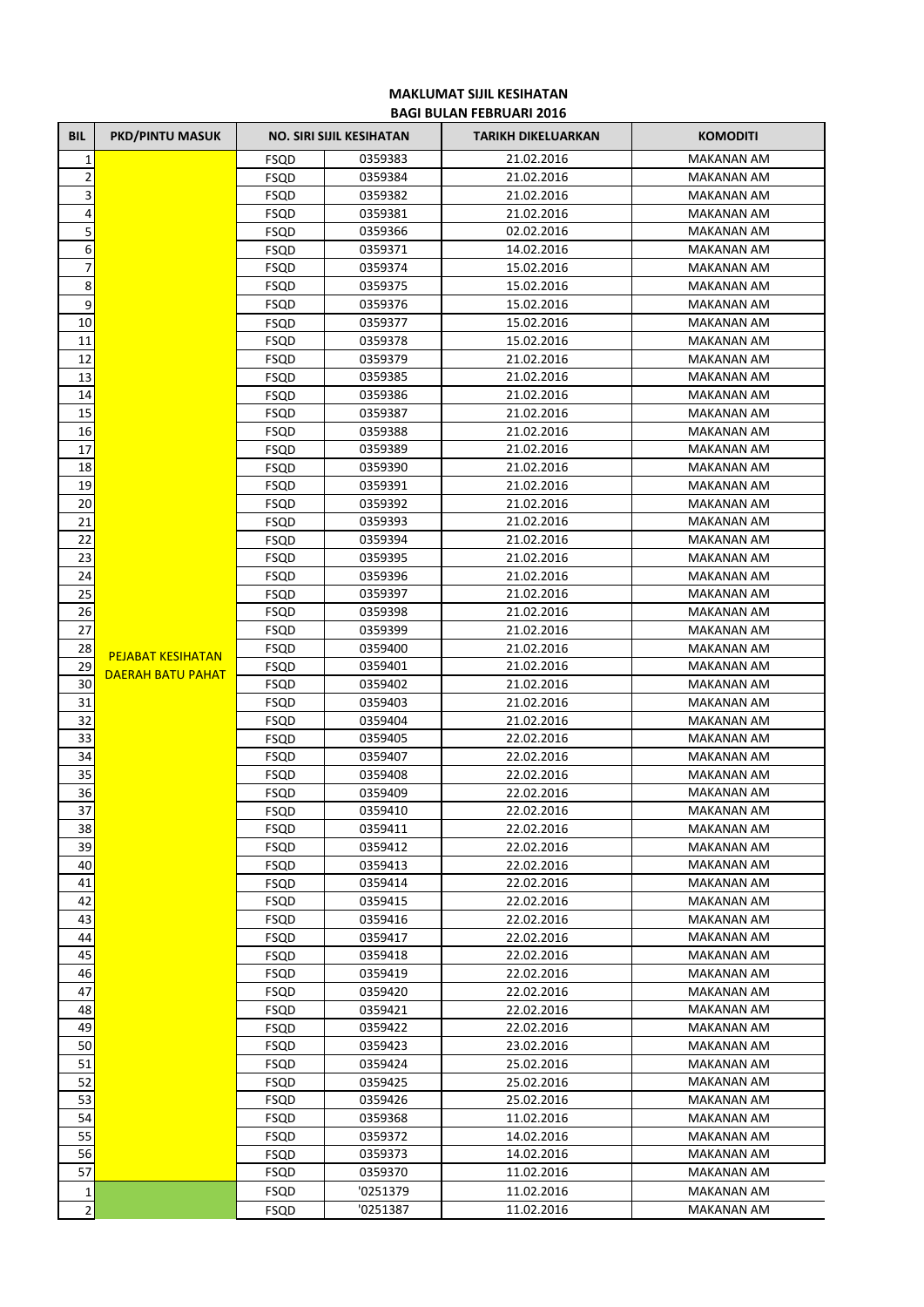| 3                                 |                         | FSQD                | 0251386            | 11.02.2016               | <b>MAKANAN AM</b>            |
|-----------------------------------|-------------------------|---------------------|--------------------|--------------------------|------------------------------|
| 4                                 |                         | FSQD                | 0251385            | 11.02.2016               | MAKANAN AM                   |
| 5                                 | PEJABAT KESIHATAN       | <b>FSQD</b>         | '0251384           | 11.02.2016               | <b>MAKANAN AM</b>            |
| 6                                 | <b>DAERAH KLUANG</b>    | <b>FSQD</b>         | '0251383           | 10.02.2016               | <b>MAKANAN AM</b>            |
| 7                                 |                         | <b>FSQD</b>         | '0251388           | 14.02.2016               | <b>MAKANAN AM</b>            |
| $\,8\,$                           |                         | FSQD                | 0251389            | 15.02.2016               | <b>MAKANAN AM</b>            |
| 9                                 |                         | <b>FSQD</b>         | '0251391           | 29.02.2016               | MAKANAN AM                   |
| 1                                 |                         | <b>FSQD</b>         | 0361049            | 01.02.2016               | <b>MAKANAN AM</b>            |
| $\mathbf 2$                       |                         | FSQD                | 0361050            | 01.02.2016               | <b>MAKANAN AM</b>            |
| 3                                 |                         | <b>FSQD</b>         | 0361051            | 01.02.2016               | <b>MAKANAN AM</b>            |
| 4                                 |                         | <b>FSQD</b>         | 0361052            | 04.02.2016               | <b>MAKANAN AM</b>            |
| 5                                 |                         | <b>FSQD</b>         | 0361053            | 04.02.2016               | <b>MAKANAN AM</b>            |
| 6                                 |                         | <b>FSQD</b>         | 0361054            | 04.02.2016               | <b>MAKANAN AM</b>            |
| 7                                 |                         | <b>FSQD</b>         | 0361055            | 18.02.2016               | <b>MINYAK MASAK</b>          |
| 8                                 | PEJABAT KESIHATAN       | <b>FSQD</b>         | 0361056            | 18.02.2016               | <b>MAKANAN AM</b>            |
| 9                                 | <b>DAERAH KULAIJAYA</b> | <b>FSQD</b>         | 0361057            | 23.02.2016               | <b>MAKANAN AM</b>            |
|                                   |                         | <b>FSQD</b>         | 0361058            | 29.02.2016               | <b>MAKANAN AM</b>            |
| 10                                |                         |                     | 0361059            | 29.02.2016               |                              |
| 11                                |                         | FSQD                |                    |                          | <b>MAKANAN AM</b>            |
| 12                                |                         | FSQD                | 0361060            | 29.02.2016               | <b>MAKANAN AM</b>            |
| 13                                |                         | <b>FSQD</b>         | 0361061            | 29.02.2016               | <b>MAKANAN AM</b>            |
| 14                                |                         | <b>FSQD</b>         | 0361062            | 29.02.2016               | <b>MAKANAN AM</b>            |
| 15                                |                         | <b>FSQD</b>         | 0361063            | 29.02.2016               | <b>MAKANAN AM</b>            |
| 16                                |                         | <b>FSQD</b>         | 0361064            | 29.02.2016               | MINYAK MASAK                 |
| 1                                 | PEJABAT KESIHATAN       | FSQD                | 0335197            | 16.02.2016               | IKAN DAN HASILAN IKAN        |
| $\overline{2}$                    | <b>DAERAH MERSING</b>   | FSQD                | '0335199           | 18.02.2016               | IKAN DAN HASILAN IKAN        |
| 1                                 |                         | FSQD                | 144674             | 02.02.2016               | <b>MAKANAN AM</b>            |
| 2                                 |                         | FSQD                | 144675             | 02.02.2016               | MAKANAN AM                   |
| 3                                 |                         | FSQD                | 144676             | 02.02.2016               | <b>MAKANAN AM</b>            |
| 4                                 | PEJABAT KESIHATAN       | FSQD                | 144678             | 10.02.2016               | MAKANAN AM                   |
| 5                                 | <b>DAERAH MUAR</b>      | <b>FSQD</b>         | 144679             | 21.02.2016               | MAKANAN AM                   |
| 6                                 |                         | <b>FSQD</b>         | 144680             | 25.02.2016               | <b>MAKANAN AM</b>            |
| 7                                 |                         | <b>FSQD</b>         | 144681             | 25.02.2016               | <b>MAKANAN AM</b>            |
| 8                                 |                         | FSQD                | 144682             | 28.02.2016               | <b>MAKANAN AM</b>            |
| 1                                 |                         | FSQD                | 0361415            | 01.02.2016               | <b>MAKANAN AM</b>            |
| $\overline{2}$                    |                         | <b>FSQD</b>         | 0361416            | 01.02.2016               | <b>MAKANAN AM</b>            |
| 3                                 |                         | <b>FSQD</b>         | 0361417            | 01.02.2016               | <b>MAKANAN AM</b>            |
| $\overline{4}$                    |                         | FSQD                | 0361418            | 01.02.2016               | MAKANAN AM                   |
| 5                                 |                         | FSQD                | 0361419            | 01.02.2016               | MAKANAN AM                   |
| $6\overline{6}$<br>$\overline{7}$ |                         | FSQD                | 0361420            | 01.02.2016               | MINYAK MASAK                 |
|                                   |                         | FSQD                | 0361421            | 01.02.2016               | MINYAK MASAK                 |
| $\bf 8$<br>$\overline{9}$         |                         | FSQD<br><b>FSQD</b> | 0361422            | 01.02.2016               | MINYAK MASAK<br>MINYAK MASAK |
| 10 <sup>1</sup>                   |                         |                     | 0361423            | 01.02.2016               | MINYAK MASAK                 |
| 11                                |                         | FSQD<br>FSQD        | 0361424<br>0361425 | 01.02.2016<br>01.02.2016 | MINYAK MASAK                 |
| 12                                |                         | FSQD                | 0361426            | 01.02.2016               | MINYAK MASAK                 |
| 13                                |                         | FSQD                | 0361427            | 01.02.2016               | MAKANAN AM                   |
| 14                                |                         | <b>FSQD</b>         | 0361428            | 01.02.2016               | MAKANAN AM                   |
| 15                                |                         | FSQD                | 0361429            | 01.02.2016               | MAKANAN AM                   |
| 16                                |                         | FSQD                | 0361430            | 01.02.2016               | MAKANAN AM                   |
| 17                                |                         | <b>FSQD</b>         | 0361431            | 01.02.2016               | MAKANAN AM                   |
| 18                                |                         | FSQD                | 0361432            | 01.02.2016               | MAKANAN AM                   |
| 19                                |                         | <b>FSQD</b>         | 0361433            | 01.02.2016               | MAKANAN AM                   |
| 20                                |                         | FSQD                | 0361434            | 01.02.2016               | MAKANAN AM                   |
| 21                                |                         | FSQD                | 0361435            | 01.02.2016               | MAKANAN AM                   |
| 22                                |                         | FSQD                | 0361436            | 01.02.2016               | MAKANAN AM                   |
| 23                                |                         | FSQD                | 0361437            | 01.02.2016               | MAKANAN AM                   |
| 24                                |                         | FSQD                | 0361438            | 01.02.2016               | MAKANAN AM                   |
| 25                                |                         | FSQD                | 0361439            | 01.02.2016               | MAKANAN AM                   |
| 26                                |                         | FSQD                | 0361440            | 01.02.2016               | MAKANAN AM                   |
| 27                                |                         | FSQD                | 0361441            | 01.02.2016               | MAKANAN AM                   |
| 28                                |                         | FSQD                | 0361442            | 01.02.2016               | MAKANAN AM                   |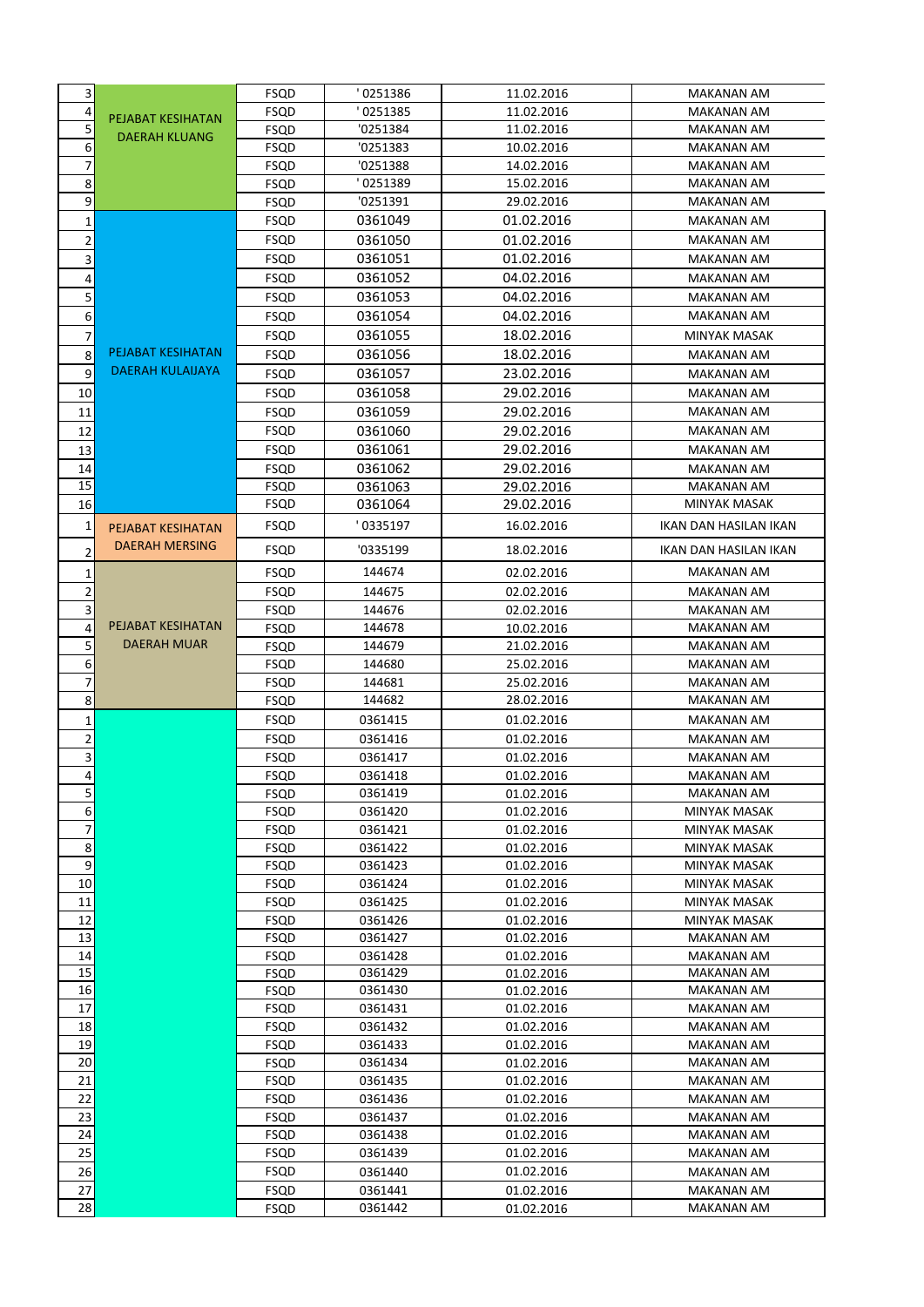| 29                    | FSQD        | 0361443 | 01.02.2016 | MAKANAN AM                      |
|-----------------------|-------------|---------|------------|---------------------------------|
| 30                    | <b>FSQD</b> | 0361444 | 01.02.2016 | <b>MAKANAN AM</b>               |
| 31                    | <b>FSQD</b> | 0361445 | 01.02.2016 | MAKANAN AM                      |
|                       | FSQD        |         | 01.02.2016 |                                 |
| 32<br>$\overline{33}$ |             | 0361446 |            | MAKANAN AM<br><b>MAKANAN AM</b> |
|                       | FSQD        | 0361447 | 01.02.2016 |                                 |
| 34<br>35              | FSQD        | 0361448 | 01.02.2016 | <b>MAKANAN AM</b>               |
|                       | FSQD        | 0361449 | 01.02.2016 | MAKANAN AM                      |
| 36                    | FSQD        | 0361450 | 01.02.2016 | MAKANAN AM                      |
| 37                    | <b>FSQD</b> | 0361451 | 01.02.2016 | MAKANAN AM                      |
| 38                    | FSQD        | 0361452 | 01.02.2016 | MAKANAN AM                      |
| 39                    | FSQD        | 0361453 | 01.02.2016 | MAKANAN AM                      |
| 40                    | FSQD        | 0361454 | 01.02.2016 | MAKANAN AM                      |
| 41                    | FSQD        | 0361455 | 01.02.2016 | MAKANAN AM                      |
| 42                    | FSQD        | 0361456 | 01.02.2016 | MAKANAN AM                      |
| 43                    | FSQD        | 0361457 | 03.02.2016 | MAKANAN AM                      |
| 44                    | FSQD        | 0361458 | 03.02.2016 | MAKANAN AM                      |
| 45                    | FSQD        | 0361459 | 03.02.2016 | MAKANAN AM                      |
| 46                    | FSQD        | 0361460 | 03.02.2016 | MAKANAN AM                      |
| 47                    | FSQD        | 0361461 | 03.02.2016 | MINYAK MASAK                    |
| 48                    | FSQD        | 0361462 | 03.02.2016 | MAKANAN AM                      |
| 49                    | FSQD        | 0361463 | 03.02.2016 | MAKANAN AM                      |
| 50                    | FSQD        | 0361464 | 03.02.2016 | MINYAK MASAK                    |
| 51                    | FSQD        | 0361465 | 03.02.2016 | <b>MINYAK MASAK</b>             |
| 52                    | FSQD        | 0361466 | 03.02.2016 | <b>MINYAK MASAK</b>             |
| 53                    | FSQD        | 0361467 | 03.02.2016 | MAKANAN AM                      |
| 54                    | FSQD        | 0361468 | 03.02.2016 | MAKANAN AM                      |
| 55                    | FSQD        | 0361469 | 03.02.2016 | MAKANAN AM                      |
| 56                    | FSQD        | 0361470 | 03.02.2016 | MAKANAN AM                      |
| 57                    | FSQD        | 0361471 | 03.02.2016 | MAKANAN AM                      |
| 58                    | FSQD        | 0361472 | 03.02.2016 | MAKANAN AM                      |
| 59                    | FSQD        | 0361473 | 03.02.2016 | MAKANAN AM                      |
| 60                    | FSQD        | 0361474 | 03.02.2016 | MAKANAN AM                      |
| 61                    | FSQD        | 0361475 | 03.02.2016 | MAKANAN AM                      |
| 62                    | FSQD        | 0361476 | 03.02.2016 | MAKANAN AM                      |
| 63                    | FSQD        | 0361477 | 03.02.2016 | MINYAK MASAK                    |
| 64                    | FSQD        | 0361478 | 03.02.2016 | MINYAK MASAK                    |
| 65                    | FSQD        | 0361479 | 03.02.2016 | MINYAK MASAK                    |
| 66                    | FSQD        | 0361480 | 03.02.2016 | <b>MAKANAN AM</b>               |
| 67                    | FSQD        | 0361481 | 03.02.2016 | MAKANAN AM                      |
| 68                    | FSQD        | 0361482 | 03.02.2016 | <b>MAKANAN AM</b>               |
| 69                    | FSQD        | 0361483 | 04.02.2016 | <b>MAKANAN AM</b>               |
| 70                    | FSQD        | 0361484 | 04.02.2016 | MINYAK MASAK                    |
| 71                    | FSQD        | 0361485 | 04.02.2016 | <b>MINYAK MASAK</b>             |
| 72                    | FSQD        | 0361486 | 04.02.2016 | MINYAK MASAK                    |
| 73                    | FSQD        | 0361487 | 04.02.2016 | <b>MINYAK MASAK</b>             |
| 74                    | FSQD        | 0361488 | 04.02.2016 | MINYAK MASAK                    |
| 75                    | FSQD        | 0361489 | 04.02.2016 | MINYAK MASAK                    |
| 76                    | FSQD        | 0361490 | 04.02.2016 | <b>MINYAK MASAK</b>             |
| 77                    | FSQD        | 0361491 | 04.02.2016 | MINYAK MASAK                    |
| 78                    | FSQD        | 0361492 | 04.02.2016 | MINYAK MASAK                    |
| 79                    | FSQD        | 0361493 | 04.02.2016 | MINYAK MASAK                    |
| 80                    | FSQD        | 0361494 | 04.02.2016 | <b>MINYAK MASAK</b>             |
| 81                    | FSQD        | 0361495 | 04.02.2016 | <b>MINYAK MASAK</b>             |
| 82                    | FSQD        | 0361496 | 04.02.2016 | <b>MINYAK MASAK</b>             |
| 83                    | FSQD        | 0361497 | 04.02.2016 | <b>MINYAK MASAK</b>             |
| 84                    | FSQD        | 0361498 | 04.02.2016 | <b>MINYAK MASAK</b>             |
| 85                    | FSQD        | 0361499 | 04.02.2016 | <b>MINYAK MASAK</b>             |
| 86                    | FSQD        | 0361500 | 04.02.2016 | MINYAK MASAK                    |
| 87                    | FSQD        | 0378501 | 04.02.2016 | MINYAK MASAK                    |
| 88                    | FSQD        | 0378502 | 04.02.2016 | MINYAK MASAK                    |
| 89                    | FSQD        | 0378503 | 04.02.2016 | MINYAK MASAK                    |
| 90                    | FSQD        | 0378504 | 04.02.2016 | MINYAK MASAK                    |
|                       |             |         |            |                                 |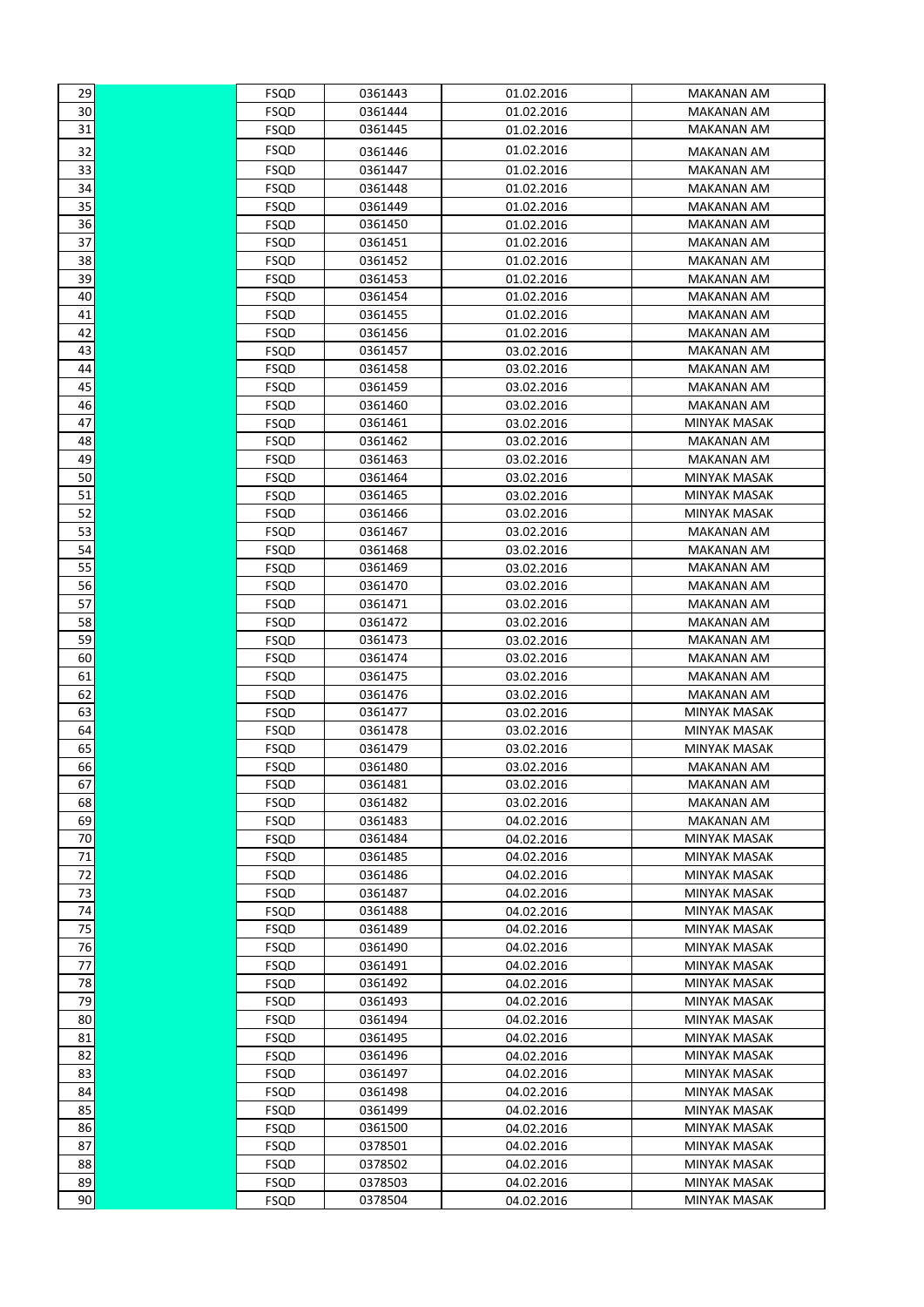| 91         | FSQD         | 0378505            | 04.02.2016               | MINYAK MASAK                 |
|------------|--------------|--------------------|--------------------------|------------------------------|
| 92         | FSQD         | 0378506            | 04.02.2016               | <b>MINYAK MASAK</b>          |
| 93         | <b>FSQD</b>  | 0378507            | 04.02.2016               | <b>MINYAK MASAK</b>          |
| 94         | FSQD         | 0378508            | 07.02.2016               | <b>MAKANAN AM</b>            |
| 95         | FSQD         | 0378509            | 07.02.2016               | <b>MAKANAN AM</b>            |
| 96         | FSQD         | 0378510            | 07.02.2016               | MAKANAN AM                   |
| 97         | FSQD         | 0378511            | 07.02.2016               | <b>MAKANAN AM</b>            |
| 98         | FSQD         | 0378512            | 07.02.2016               | <b>MAKANAN AM</b>            |
| 99         | FSQD         | 0378513            | 07.02.2016               | MAKANAN AM                   |
| 100        | FSQD         | 0378514            | 07.02.2016               | MAKANAN AM                   |
| 101        | FSQD         | 0378515            | 07.02.2016               | <b>MAKANAN AM</b>            |
| 102        | FSQD         | 0378516            | 07.02.2016               | <b>MAKANAN AM</b>            |
| 103        | FSQD         | 0378517            | 07.02.2016               | MAKANAN AM                   |
| 104        | FSQD         | 0378518            | 07.02.2016               | <b>MAKANAN AM</b>            |
| 105        | FSQD         | 0378519            | 07.02.2016               | <b>MINYAK MASAK</b>          |
| 106        | FSQD         | 0378520            | 07.02.2016               | <b>MINYAK MASAK</b>          |
| 107        | FSQD         | 0378521            | 07.02.2016               | MINYAK MASAK                 |
| 108        | FSQD         | 0378522            | 07.02.2016               | MINYAK MASAK                 |
| 109        | FSQD         | 0378523            | 07.02.2016               | <b>MINYAK MASAK</b>          |
| 110        | FSQD         | 0378524            | 07.02.2016               | <b>MINYAK MASAK</b>          |
| 111        | FSQD         | 0378525            | 07.02.2016               | <b>MINYAK MASAK</b>          |
| 112        | FSQD         | 0378526            | 07.02.2016               | <b>MINYAK MASAK</b>          |
| 113        | FSQD         | 0378527            | 07.02.2016               | MINYAK MASAK                 |
| 114        | FSQD         | 0378528            | 07.02.2016               | MINYAK MASAK                 |
| 115        | FSQD         | 0378529            | 07.02.2016               | MINYAK MASAK                 |
| 116        | FSQD         | 0378530            | 07.02.2016               | MINYAK MASAK                 |
| 117        | FSQD         | 0378531            | 07.02.2016               | MINYAK MASAK                 |
| 118        | FSQD         | 0378532            | 07.02.2016               | MINYAK MASAK                 |
| 119        | FSQD         | 0378533            | 07.02.2016               | MINYAK MASAK                 |
| 120        | FSQD         | 0378534            | 07.02.2016               | MINYAK MASAK                 |
| 121        | FSQD         | 0378535            | 07.02.2016               | <b>MINYAK MASAK</b>          |
| 122        | FSQD         | 0378536            | 07.02.2016               | <b>MINYAK MASAK</b>          |
| 123        | FSQD         | 0378537            | 07.02.2016               | <b>MINYAK MASAK</b>          |
| 124        | FSQD         | 0378538            | 07.02.2016               | MINYAK MASAK                 |
| 125        | FSQD         | 0378539            | 07.02.2016               | MINYAK MASAK                 |
| 126        | FSQD         | 0378540            | 07.02.2016               | MINYAK MASAK                 |
| 127        | FSQD         | 0378541            | 07.02.2016               | <b>MINYAK MASAK</b>          |
| 128        | FSQD         | 0378542            | 07.02.2016               | <b>MINYAK MASAK</b>          |
| 129        | <b>FSQD</b>  | 0378543            | 07.02.2016               | <b>MINYAK MASAK</b>          |
| 130        | FSQD         | 0378544            | 07.02.2016               | MINYAK MASAK                 |
| 131        | FSQD         | 0378545            | 07.02.2016               | MINYAK MASAK                 |
| 132        | FSQD         | 0378546            | 07.02.2016               | MINYAK MASAK                 |
| 133        | FSQD         | 0378547            | 07.02.2016               | <b>MINYAK MASAK</b>          |
| 134        | FSQD         | 0378548            | 07.02.2016               | MINYAK MASAK                 |
| 135        | FSQD         | 0378549            | 07.02.2016               | MINYAK MASAK                 |
| 136        | <b>FSQD</b>  | 0378550            | 07.02.2016               | MINYAK MASAK                 |
| 137        | FSQD         | 0378551            | 07.02.2016               | MINYAK MASAK                 |
| 138        | FSQD         | 0378552            | 07.02.2016               | MINYAK MASAK                 |
| 139        | FSQD         | 0378553            | 07.02.2016               | <b>MINYAK MASAK</b>          |
| 140        | FSQD         | 0378554            | 07.02.2016               | MINYAK MASAK                 |
| 141        | FSQD         | 0378555            | 07.02.2016               | MINYAK MASAK                 |
| 142<br>143 | FSQD<br>FSQD | 0378556<br>0378557 | 07.02.2016<br>07.02.2016 | MINYAK MASAK<br>MINYAK MASAK |
| 144        | FSQD         | 0378558            | 07.02.2016               | <b>MINYAK MASAK</b>          |
| 145        | FSQD         | 0378559            | 07.02.2016               | <b>MINYAK MASAK</b>          |
| 146        | FSQD         | 0378560            | 07.02.2016               | <b>MINYAK MASAK</b>          |
| 147        | FSQD         | 0378561            | 07.02.2016               | <b>MINYAK MASAK</b>          |
| 148        | FSQD         | 0378562            | 07.02.2016               | MINYAK MASAK                 |
| 149        | FSQD         | 0378563            | 07.02.2016               | MINYAK MASAK                 |
| 150        | FSQD         | 0378564            | 07.02.2016               | MINYAK MASAK                 |
| 151        | FSQD         | 0378565            | 07.02.2016               | <b>MAKANAN AM</b>            |
| 152        | <b>FSQD</b>  | 0378566            | 07.02.2016               | <b>MAKANAN AM</b>            |
| 153        | FSQD         | 0378567            | 07.02.2016               | MAKANAN AM                   |
|            |              |                    |                          |                              |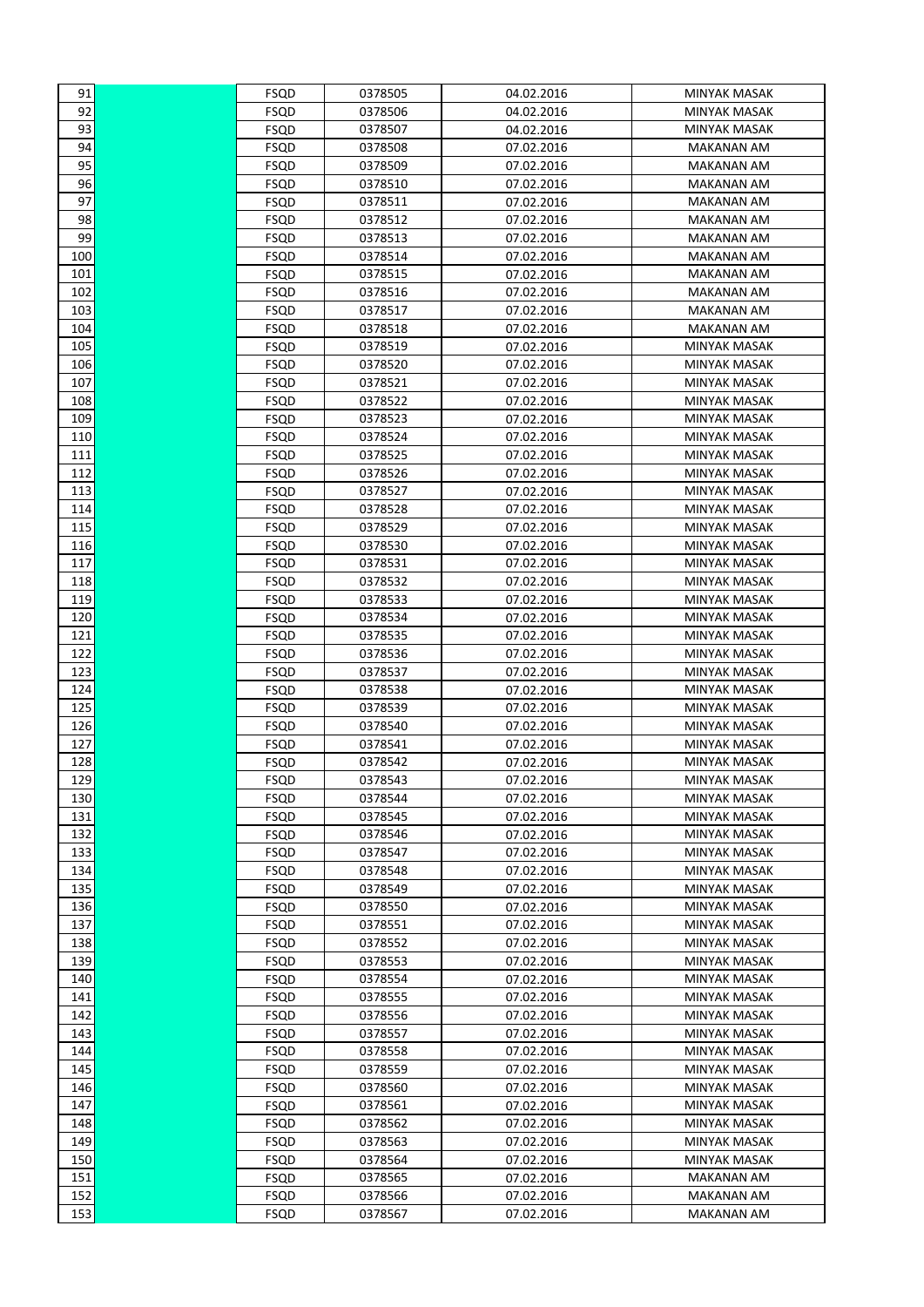| 154 | FSQD        | 0378568 | 07.02.2016 | MAKANAN AM          |
|-----|-------------|---------|------------|---------------------|
| 155 | <b>FSQD</b> | 0378569 | 07.02.2016 | <b>MAKANAN AM</b>   |
| 156 | <b>FSQD</b> | 0378570 | 07.02.2016 | <b>MAKANAN AM</b>   |
| 157 | <b>FSQD</b> | 0378571 | 07.02.2016 | <b>MAKANAN AM</b>   |
| 158 | <b>FSQD</b> | 0378572 | 07.02.2016 | <b>MAKANAN AM</b>   |
| 159 | <b>FSQD</b> | 0378573 | 07.02.2016 | <b>MAKANAN AM</b>   |
| 160 | FSQD        | 0378574 | 07.02.2016 | <b>MAKANAN AM</b>   |
| 161 | FSQD        | 0378575 | 07.02.2016 | <b>MAKANAN AM</b>   |
| 162 | FSQD        | 0378576 | 07.02.2016 | <b>MAKANAN AM</b>   |
| 163 | <b>FSQD</b> | 0378577 | 07.02.2016 | <b>MAKANAN AM</b>   |
| 164 | <b>FSQD</b> | 0378578 | 07.02.2016 | <b>MAKANAN AM</b>   |
| 165 | <b>FSQD</b> | 0378579 | 07.02.2016 | <b>MAKANAN AM</b>   |
| 166 | FSQD        | 0378580 | 07.02.2016 | MAKANAN AM          |
| 167 | FSQD        | 0378581 | 07.02.2016 | <b>MAKANAN AM</b>   |
| 168 | FSQD        | 0378582 | 07.02.2016 | <b>MINYAK MASAK</b> |
| 169 | FSQD        | 0378583 | 07.02.2016 | <b>MAKANAN AM</b>   |
| 170 | FSQD        | 0378584 | 07.02.2016 | <b>MINYAK MASAK</b> |
| 171 | FSQD        | 0378585 | 07.02.2016 | MINYAK MASAK        |
| 172 | <b>FSQD</b> | 0378586 | 07.02.2016 | <b>MINYAK MASAK</b> |
| 173 | <b>FSQD</b> | 0378587 | 07.02.2016 | <b>MINYAK MASAK</b> |
| 174 | <b>FSQD</b> | 0378588 | 07.02.2016 | <b>MINYAK MASAK</b> |
| 175 | FSQD        | 0378589 | 07.02.2016 | MINYAK MASAK        |
| 176 | <b>FSQD</b> | 0378590 | 07.02.2016 | MINYAK MASAK        |
| 177 | FSQD        | 0378591 | 07.02.2016 | MINYAK MASAK        |
| 178 | FSQD        | 0378592 | 07.02.2016 | MINYAK MASAK        |
| 179 | FSQD        | 0378593 | 07.02.2016 | MINYAK MASAK        |
| 180 | <b>FSQD</b> | 0378594 | 07.02.2016 | <b>MAKANAN AM</b>   |
| 181 | <b>FSQD</b> | 0378595 | 07.02.2016 | <b>MAKANAN AM</b>   |
| 182 | <b>FSQD</b> | 0378596 | 07.02.2016 | <b>MAKANAN AM</b>   |
| 183 | FSQD        | 0378597 | 07.02.2016 | <b>MAKANAN AM</b>   |
| 184 | <b>FSQD</b> | 0378598 | 07.02.2016 | <b>MAKANAN AM</b>   |
| 185 | <b>FSQD</b> | 0378599 | 07.02.2016 | <b>MAKANAN AM</b>   |
| 186 | <b>FSQD</b> | 0378600 | 07.02.2016 | <b>MAKANAN AM</b>   |
| 187 | FSQD        | 0378601 | 07.02.2016 | <b>MAKANAN AM</b>   |
| 188 | FSQD        | 0378602 | 07.02.2016 | <b>MAKANAN AM</b>   |
| 189 | <b>FSQD</b> | 0378603 | 07.02.2016 | <b>MAKANAN AM</b>   |
| 190 | <b>FSQD</b> | 0378604 | 07.02.2016 | <b>MAKANAN AM</b>   |
| 191 | FSQD        | 0378605 | 07.02.2016 | <b>MAKANAN AM</b>   |
| 192 | FSQD        | 0378606 | 07.02.2016 | MINYAK MASAK        |
| 193 | FSQD        | 0378607 | 07.02.2016 | MINYAK MASAK        |
| 194 | FSQD        | 0378608 | 07.02.2016 | MINYAK MASAK        |
| 195 | FSQD        | 0378609 | 07.02.2016 | MINYAK MASAK        |
| 196 | FSQD        | 0378610 | 07.02.2016 | MINYAK MASAK        |
| 197 | <b>FSQD</b> | 0378611 | 07.02.2016 | <b>MINYAK MASAK</b> |
| 198 | <b>FSQD</b> | 0378612 | 07.02.2016 | MINYAK MASAK        |
| 199 | <b>FSQD</b> | 0378613 | 07.02.2016 | MINYAK MASAK        |
| 200 | <b>FSQD</b> | 0378614 | 07.02.2016 | MINYAK MASAK        |
| 201 | <b>FSQD</b> | 0378615 | 07.02.2016 | MINYAK MASAK        |
| 202 | <b>FSQD</b> | 0378616 | 07.02.2016 | <b>MINYAK MASAK</b> |
| 203 | <b>FSQD</b> | 0378617 | 07.02.2016 | <b>MAKANAN AM</b>   |
| 204 | FSQD        | 0378618 | 07.02.2016 | <b>MAKANAN AM</b>   |
| 205 | FSQD        | 0378619 | 07.02.2016 | <b>MAKANAN AM</b>   |
| 206 | <b>FSQD</b> | 0378620 | 07.02.2016 | <b>MAKANAN AM</b>   |
| 207 | <b>FSQD</b> | 0378621 | 07.02.2016 | MINYAK MASAK        |
| 208 | <b>FSQD</b> | 0378622 | 07.02.2016 | MINYAK MASAK        |
| 209 | <b>FSQD</b> | 0378623 | 07.02.2016 | MINYAK MASAK        |
| 210 | <b>FSQD</b> | 0378624 | 07.02.2016 | MINYAK MASAK        |
| 211 | FSQD        | 0378625 | 07.02.2016 | MINYAK MASAK        |
| 212 | FSQD        | 0378626 | 07.02.2016 | MINYAK MASAK        |
| 213 | FSQD        | 0378627 | 07.02.2016 | MINYAK MASAK        |
| 214 | <b>FSQD</b> | 0378628 | 07.02.2016 | MINYAK MASAK        |
| 215 | <b>FSQD</b> | 0378629 | 07.02.2016 | <b>MINYAK MASAK</b> |
| 216 | <b>FSQD</b> | 0378630 | 10.02.2016 | MINYAK MASAK        |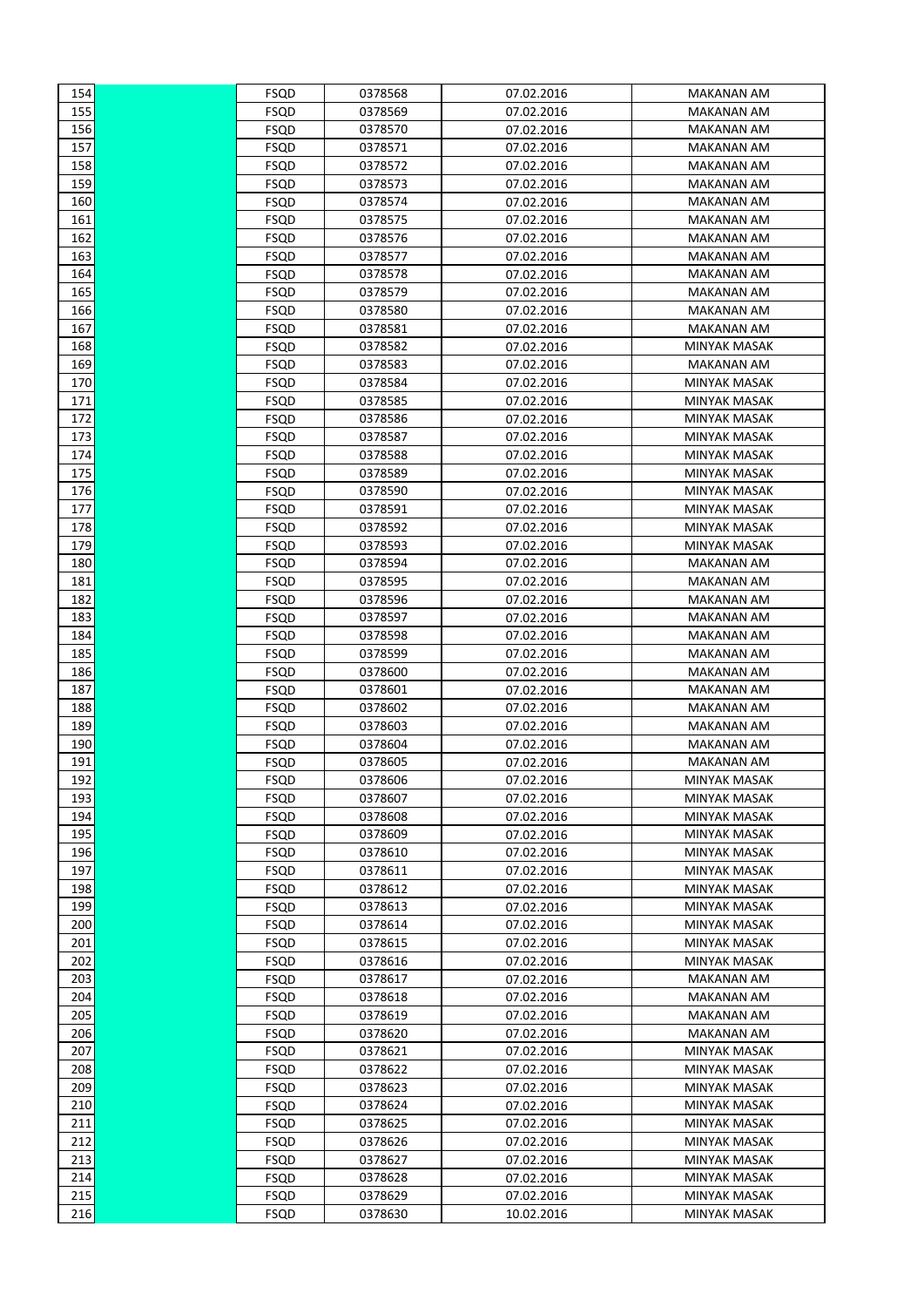| 217        | FSQD         | 0378631            | 10.02.2016               | MINYAK MASAK                        |
|------------|--------------|--------------------|--------------------------|-------------------------------------|
| 218        | FSQD         | 0378632            | 10.02.2016               | <b>MINYAK MASAK</b>                 |
| 219        | <b>FSQD</b>  | 0378633            | 10.02.2016               | <b>MINYAK MASAK</b>                 |
| 220        | <b>FSQD</b>  | 0378634            | 10.02.2016               | <b>MINYAK MASAK</b>                 |
| 221        | FSQD         | 0378635            | 10.02.2016               | MINYAK MASAK                        |
| 222        | FSQD         | 0378636            | 10.02.2016               | <b>MINYAK MASAK</b>                 |
| 223        | FSQD         | 0378637            | 10.02.2016               | <b>MAKANAN AM</b>                   |
| 224        | FSQD         | 0378638            | 10.02.2016               | <b>MAKANAN AM</b>                   |
| 225        | FSQD         | 0378639            | 10.02.2016               | <b>MAKANAN AM</b>                   |
| 226        | FSQD         | 0378640            | 10.02.2016               | <b>MAKANAN AM</b>                   |
| 227        | FSQD         | 0378641            | 10.02.2016               | <b>MAKANAN AM</b>                   |
| 228        | FSQD         | 0378642            | 10.02.2016               | <b>MAKANAN AM</b>                   |
| 229        | FSQD         | 0378643            | 10.02.2016               | MAKANAN AM                          |
| 230        | FSQD         | 0378644            | 10.02.2016               | MAKANAN AM                          |
| 231        | FSQD         | 0378645            | 10.02.2016               | <b>MAKANAN AM</b>                   |
| 232        | FSQD         | 0378646            | 10.02.2016               | <b>MAKANAN AM</b>                   |
| 233        | FSQD         | 0378647            | 10.02.2016               | MAKANAN AM                          |
| 234        | FSQD         | 0378648            | 10.02.2016               | MAKANAN AM                          |
| 235        | FSQD         | 0378649            | 10.02.2016               | MAKANAN AM                          |
| 236        | FSQD         | 0378650            | 10.02.2016               | MAKANAN AM                          |
| 237        | FSQD         | 0378651            | 10.02.2016               | <b>MAKANAN AM</b>                   |
| 238        | FSQD         | 0378652            | 10.02.2016               | MAKANAN AM                          |
| 239        | FSQD         | 0378653            | 10.02.2016               | MINYAK MASAK                        |
| 240        | FSQD         | 0378654            | 10.02.2016               | MINYAK MASAK                        |
| 241        | FSQD         | 0378655            | 10.02.2016               | MINYAK MASAK                        |
| 242        | FSQD         | 0378656            | 10.02.2016               | MINYAK MASAK                        |
| 243        | FSQD         | 0378657            | 10.02.2016               | MINYAK MASAK                        |
| 244        | FSQD         | 0378658            | 10.02.2016               | MINYAK MASAK                        |
| 245        | FSQD         | 0378659            | 10.02.2016               | MINYAK MASAK                        |
| 246        | FSQD         | 0378660            | 10.02.2016               | MINYAK MASAK                        |
| 247        | FSQD         | 0378661            | 10.02.2016               | MINYAK MASAK                        |
| 248        | FSQD         | 0378662            | 10.02.2016               | <b>MINYAK MASAK</b>                 |
| 249        | FSQD         | 0378663            | 10.02.2016               | <b>MINYAK MASAK</b>                 |
| 250        | FSQD         | 0378664            | 10.02.2016               | <b>MINYAK MASAK</b>                 |
| 251        | FSQD         | 0378665            | 10.02.2016               | MINYAK MASAK                        |
| 252        | FSQD         | 0378666            | 10.02.2016               | MINYAK MASAK                        |
| 253        | FSQD         | 0378668            | 10.02.2016               | <b>MINYAK MASAK</b>                 |
| 254        | FSQD         | 0378669            | 10.02.2016               | <b>MAKANAN AM</b>                   |
| 255        | FSQD         | 0378670            | 10.02.2016               | <b>MAKANAN AM</b>                   |
| 256        | FSQD         | 0378671            | 10.02.2016               | MAKANAN AM                          |
| 257        | FSQD         | 0378672            | 10.02.2016               | MAKANAN AM                          |
| 258        | FSQD         | 0378673            | 10.02.2016               | <b>MAKANAN AM</b>                   |
| 259        | FSQD         | 0378674            | 10.02.2016               |                                     |
|            |              |                    |                          | MINYAK MASAK<br><b>MINYAK MASAK</b> |
| 260        | FSQD         | 0378675            | 10.02.2016               |                                     |
| 261        | FSQD         | 0378676            | 10.02.2016<br>10.02.2016 | MINYAK MASAK<br><b>MINYAK MASAK</b> |
| 262        | FSQD<br>FSQD | 0378677            |                          | MINYAK MASAK                        |
| 263        |              | 0378678            | 10.02.2016               |                                     |
| 264<br>265 | FSQD<br>FSQD | 0378679<br>0378680 | 10.02.2016<br>10.02.2016 | MINYAK MASAK<br>MINYAK MASAK        |
| 266        |              | 0378681            |                          | MINYAK MASAK                        |
| 267        | FSQD         | 0378682            | 10.02.2016               |                                     |
|            | FSQD         |                    | 10.02.2016               | MINYAK MASAK                        |
| 268        | FSQD         | 0378683            | 10.02.2016               | MINYAK MASAK                        |
| 269        | FSQD         | 0378684            | 10.02.2016               | MINYAK MASAK                        |
| 270        | <b>FSQD</b>  | 0378685            | 10.02.2016               | MINYAK MASAK                        |
| 271        | FSQD         | 0378686            | 10.02.2016               | MINYAK MASAK                        |
| 272        | FSQD         | 0378687            | 10.02.2016               | MINYAK MASAK                        |
| 273        | FSQD         | 0378688            | 10.02.2016               | MINYAK MASAK                        |
| 274        | FSQD         | 0378689            | 10.02.2016               | MAKANAN AM                          |
| 275        | FSQD         | 0378690            | 10.02.2016               | MAKANAN AM                          |
| 276        | FSQD         | 0378691            | 10.02.2016               | MAKANAN AM                          |
| 277        | FSQD         | 0378692            | 10.02.2016               | MAKANAN AM                          |
| 278        | <b>FSQD</b>  | 0378693            | 10.02.2016               | <b>MINYAK MASAK</b>                 |
| 279        | FSQD         | 0378694            | 10.02.2016               | MINYAK MASAK                        |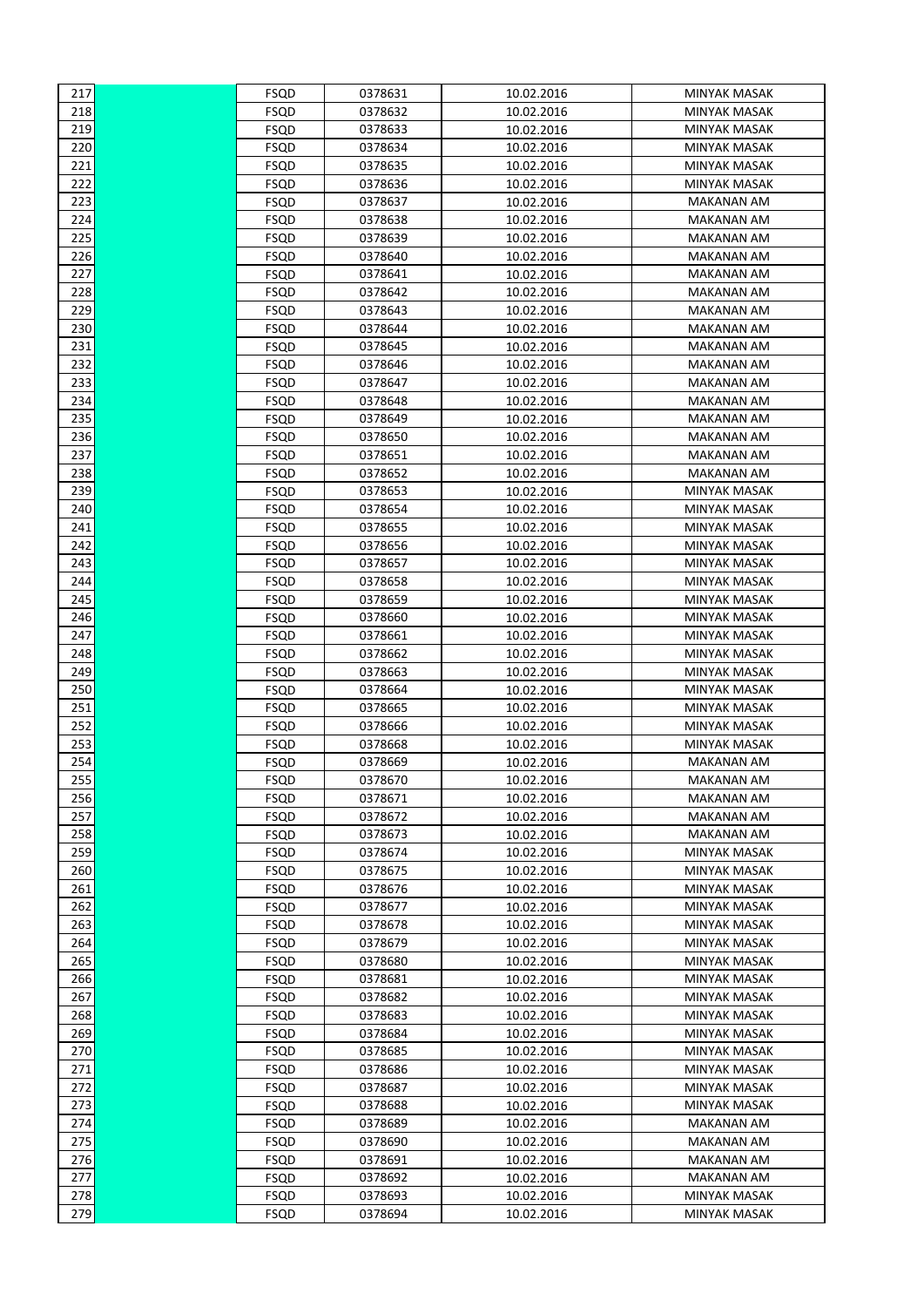| 280 | FSQD        | 0378695 | 10.02.2016 | <b>MINYAK MASAK</b> |
|-----|-------------|---------|------------|---------------------|
| 281 | <b>FSQD</b> | 0378696 | 10.02.2016 | <b>MINYAK MASAK</b> |
| 282 | FSQD        | 0378697 | 10.02.2016 | <b>MINYAK MASAK</b> |
| 283 | <b>FSQD</b> | 0378698 | 10.02.2016 | <b>MINYAK MASAK</b> |
| 284 | <b>FSQD</b> | 0378699 | 10.02.2016 | MINYAK MASAK        |
| 285 | <b>FSQD</b> | 0378700 | 10.02.2016 | MINYAK MASAK        |
| 286 | <b>FSQD</b> | 0378701 | 10.02.2016 | MINYAK MASAK        |
| 287 | <b>FSQD</b> | 0378702 | 10.02.2016 | MINYAK MASAK        |
| 288 | <b>FSQD</b> | 0378703 | 10.02.2016 | MINYAK MASAK        |
| 289 | <b>FSQD</b> | 0378704 | 10.02.2016 | <b>MINYAK MASAK</b> |
| 290 | <b>FSQD</b> | 0378705 | 10.02.2016 | <b>MINYAK MASAK</b> |
| 291 | FSQD        | 0378706 | 10.02.2016 | MINYAK MASAK        |
| 292 | <b>FSQD</b> | 0378707 | 10.02.2016 | <b>MINYAK MASAK</b> |
| 293 | <b>FSQD</b> | 0378708 | 10.02.2016 | <b>MINYAK MASAK</b> |
| 294 | FSQD        | 0378709 | 10.02.2016 | <b>MINYAK MASAK</b> |
| 295 | FSQD        | 0378710 | 10.02.2016 | MINYAK MASAK        |
| 296 | FSQD        | 0378711 | 10.02.2016 | MINYAK MASAK        |
| 297 | <b>FSQD</b> | 0378712 | 10.02.2016 | MINYAK MASAK        |
| 298 | <b>FSQD</b> | 0378713 | 10.02.2016 | <b>MINYAK MASAK</b> |
| 299 | <b>FSQD</b> | 0378714 | 10.02.2016 | <b>MINYAK MASAK</b> |
| 300 | <b>FSQD</b> | 0378715 | 10.02.2016 | MINYAK MASAK        |
| 301 | <b>FSQD</b> | 0378716 | 10.02.2016 | MINYAK MASAK        |
| 302 | FSQD        | 0378717 | 10.02.2016 | MINYAK MASAK        |
| 303 | FSQD        | 0378718 | 10.02.2016 | MINYAK MASAK        |
| 304 | FSQD        | 0378719 | 10.02.2016 | <b>MINYAK MASAK</b> |
| 305 | <b>FSQD</b> | 0378720 | 10.02.2016 | MINYAK MASAK        |
| 306 | <b>FSQD</b> | 0378721 | 10.02.2016 | <b>MINYAK MASAK</b> |
| 307 | <b>FSQD</b> | 0378722 | 10.02.2016 | MINYAK MASAK        |
| 308 | FSQD        | 0378723 | 10.02.2016 | MINYAK MASAK        |
| 309 | <b>FSQD</b> | 0378724 | 10.02.2016 | MINYAK MASAK        |
| 310 | <b>FSQD</b> | 0378725 | 10.02.2016 | <b>MINYAK MASAK</b> |
| 311 | <b>FSQD</b> | 0378726 | 10.02.2016 | <b>MINYAK MASAK</b> |
| 312 | FSQD        | 0378727 | 10.02.2016 | MINYAK MASAK        |
| 313 | FSQD        | 0378728 | 10.02.2016 | <b>MINYAK MASAK</b> |
| 314 | <b>FSQD</b> | 0378729 | 10.02.2016 | <b>MAKANAN AM</b>   |
| 315 | <b>FSQD</b> | 0378730 | 10.02.2016 | <b>MINYAK MASAK</b> |
| 316 | <b>FSQD</b> | 0378731 | 10.02.2016 | <b>MINYAK MASAK</b> |
| 317 | FSQD        | 0378732 | 10.02.2016 | <b>MINYAK MASAK</b> |
| 318 | FSQD        | 0378733 | 10.02.2016 | MINYAK MASAK        |
| 319 | FSQD        | 0378734 | 10.02.2016 | <b>MAKANAN AM</b>   |
| 320 | FSQD        | 0378735 | 10.02.2016 | <b>MAKANAN AM</b>   |
| 321 | FSQD        | 0378736 | 10.02.2016 | <b>MINYAK MASAK</b> |
| 322 | <b>FSQD</b> | 0378737 | 10.02.2016 | <b>MINYAK MASAK</b> |
| 323 | <b>FSQD</b> | 0378738 | 10.02.2016 | MINYAK MASAK        |
| 324 | <b>FSQD</b> | 0378739 | 10.02.2016 | <b>MAKANAN AM</b>   |
| 325 | FSQD        | 0378740 | 10.02.2016 | <b>MAKANAN AM</b>   |
| 326 | <b>FSQD</b> | 0378741 | 10.02.2016 | MAKANAN AM          |
| 327 | FSQD        | 0378742 | 10.02.2016 | <b>MAKANAN AM</b>   |
| 328 | FSQD        | 0378743 | 10.02.2016 | <b>MAKANAN AM</b>   |
| 329 | FSQD        | 0378744 | 10.02.2016 | MAKANAN AM          |
| 330 | FSQD        | 0378745 | 10.02.2016 | <b>MAKANAN AM</b>   |
| 331 | FSQD        | 0378746 | 10.02.2016 | <b>MAKANAN AM</b>   |
| 332 | <b>FSQD</b> | 0378747 | 10.02.2016 | <b>MINYAK MASAK</b> |
| 333 | <b>FSQD</b> | 0378748 | 10.02.2016 | MINYAK MASAK        |
| 334 | FSQD        | 0378749 | 10.02.2016 | MINYAK MASAK        |
| 335 | <b>FSQD</b> | 0378750 | 10.02.2016 | MINYAK MASAK        |
| 336 | FSQD        | 0378751 | 10.02.2016 | MINYAK MASAK        |
| 337 | FSQD        | 0378752 | 10.02.2016 | MINYAK MASAK        |
| 338 | FSQD        | 0378753 | 10.02.2016 | MINYAK MASAK        |
| 339 | <b>FSQD</b> | 0378754 | 10.02.2016 | MINYAK MASAK        |
| 340 | <b>FSQD</b> | 0378755 | 10.02.2016 | MINYAK MASAK        |
| 341 | <b>FSQD</b> | 0378756 | 10.02.2016 | <b>MINYAK MASAK</b> |
| 342 | FSQD        | 0378757 | 10.02.2016 | <b>MAKANAN AM</b>   |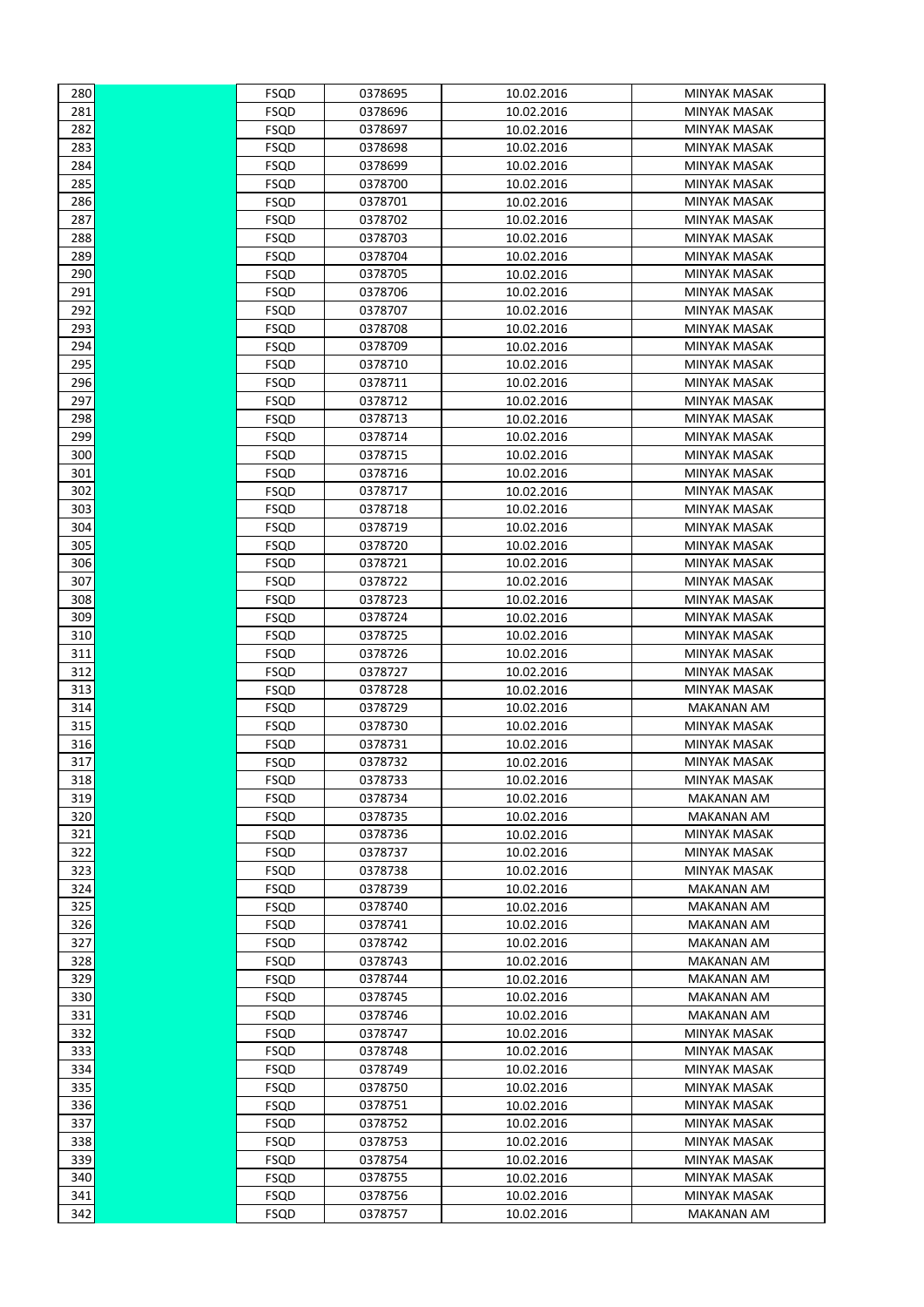| 343 | FSQD        | 0378758 | 10.02.2016 | MINYAK MASAK        |
|-----|-------------|---------|------------|---------------------|
| 344 | FSQD        | 0378759 | 10.02.2016 | MINYAK MASAK        |
| 345 | FSQD        | 0378760 | 10.02.2016 | MINYAK MASAK        |
| 346 | FSQD        | 0378761 | 10.02.2016 | MINYAK MASAK        |
| 347 | FSQD        | 0378762 | 15.02.2016 | <b>MINYAK MASAK</b> |
| 348 | FSQD        | 0378763 | 15.02.2016 | MINYAK MASAK        |
| 349 | FSQD        | 0378764 | 15.02.2016 | MINYAK MASAK        |
| 350 | FSQD        | 0378765 | 15.02.2016 | MINYAK MASAK        |
| 351 | FSQD        | 0378766 | 15.02.2016 | MINYAK MASAK        |
| 352 | FSQD        | 0378767 | 15.02.2016 | <b>MINYAK MASAK</b> |
| 353 | FSQD        | 0378768 | 15.02.2016 | MINYAK MASAK        |
| 354 | FSQD        | 0378769 | 15.02.2016 | <b>MAKANAN AM</b>   |
| 355 | FSQD        | 0378770 | 15.02.2016 | <b>MINYAK MASAK</b> |
| 356 | FSQD        | 0378771 | 15.02.2016 | MAKANAN AM          |
| 357 | FSQD        | 0378772 | 15.02.2016 | <b>MINYAK MASAK</b> |
| 358 | FSQD        | 0378773 | 15.02.2016 | <b>MAKANAN AM</b>   |
| 359 | FSQD        | 0378777 | 15.02.2016 | <b>MINYAK MASAK</b> |
| 360 | FSQD        | 0378778 | 16.02.2016 | MAKANAN AM          |
| 361 | FSQD        | 0378779 | 16.02.2016 | MAKANAN AM          |
| 362 | FSQD        | 0378780 | 16.02.2016 | MINYAK MASAK        |
| 363 | FSQD        | 0378781 | 16.02.2016 | <b>MINYAK MASAK</b> |
| 364 | FSQD        | 0378782 | 16.02.2016 | <b>MAKANAN AM</b>   |
| 365 | FSQD        | 0378783 | 16.02.2016 | <b>MINYAK MASAK</b> |
| 366 | FSQD        | 0378784 | 16.02.2016 | MINYAK MASAK        |
| 367 | FSQD        | 0378785 | 16.02.2016 | <b>MAKANAN AM</b>   |
| 368 | FSQD        | 0378786 | 16.02.2016 | <b>MAKANAN AM</b>   |
| 369 | FSQD        | 0378787 | 16.02.2016 | MAKANAN AM          |
| 370 | FSQD        | 0378788 | 16.02.2016 | MAKANAN AM          |
| 371 | FSQD        | 0378789 | 16.02.2016 | MAKANAN AM          |
| 372 | FSQD        | 0378790 | 16.02.2016 | <b>MAKANAN AM</b>   |
| 373 | FSQD        | 0378791 | 16.02.2016 | MAKANAN AM          |
| 374 | FSQD        | 0378792 | 16.02.2016 | MAKANAN AM          |
| 375 | FSQD        | 0378793 | 16.02.2016 | <b>MAKANAN AM</b>   |
| 376 | FSQD        | 0378794 | 16.02.2016 | <b>MAKANAN AM</b>   |
| 377 | FSQD        | 0378795 | 16.02.2016 | MAKANAN AM          |
| 378 | FSQD        | 0378796 | 16.02.2016 | MAKANAN AM          |
| 379 | FSQD        | 0378797 | 16.02.2016 | <b>MAKANAN AM</b>   |
| 380 | FSQD        | 0378798 | 16.02.2016 | <b>MAKANAN AM</b>   |
| 381 | <b>FSQD</b> | 0378799 | 16.02.2016 | MINYAK MASAK        |
| 382 | FSQD        | 0378800 | 16.02.2016 | MINYAK MASAK        |
| 383 | FSQD        | 0378801 | 16.02.2016 | <b>MINYAK MASAK</b> |
| 384 | FSQD        | 0378802 | 16.02.2016 | MINYAK MASAK        |
| 385 | FSQD        | 0378803 | 16.02.2016 | <b>MINYAK MASAK</b> |
| 386 | FSQD        | 0378804 | 16.02.2016 | <b>MINYAK MASAK</b> |
| 387 | FSQD        | 0378805 | 16.02.2016 | MINYAK MASAK        |
| 388 | FSQD        | 0378806 | 16.02.2016 | <b>MINYAK MASAK</b> |
| 389 | FSQD        | 0378807 | 16.02.2016 | MINYAK MASAK        |
| 390 | FSQD        | 0378808 | 16.02.2016 | MINYAK MASAK        |
| 391 | FSQD        | 0378809 | 16.02.2016 | MINYAK MASAK        |
| 392 | FSQD        | 0378810 | 16.02.2016 | MINYAK MASAK        |
| 393 | FSQD        | 0378811 | 16.02.2016 | MINYAK MASAK        |
| 394 | FSQD        | 0378812 | 16.02.2016 | MAKANAN AM          |
| 395 | FSQD        | 0378813 | 17.02.2016 | MINYAK MASAK        |
| 396 | FSQD        | 0378814 | 18.02.2016 | <b>MAKANAN AM</b>   |
| 397 | FSQD        | 0378815 | 18.02.2016 | <b>MAKANAN AM</b>   |
| 398 | FSQD        | 0378816 | 18.02.2016 | <b>MAKANAN AM</b>   |
| 399 | FSQD        | 0378817 | 18.02.2016 | <b>MAKANAN AM</b>   |
| 400 | FSQD        | 0378818 | 18.02.2016 | MAKANAN AM          |
| 401 | FSQD        | 0378819 | 18.02.2016 | <b>MAKANAN AM</b>   |
| 402 | FSQD        | 0378820 | 18.02.2016 | <b>MAKANAN AM</b>   |
| 403 | FSQD        | 0378821 | 18.02.2016 | MAKANAN AM          |
| 404 | FSQD        | 0378822 | 18.02.2016 | MAKANAN AM          |
| 405 | FSQD        | 0378823 | 18.02.2016 | MAKANAN AM          |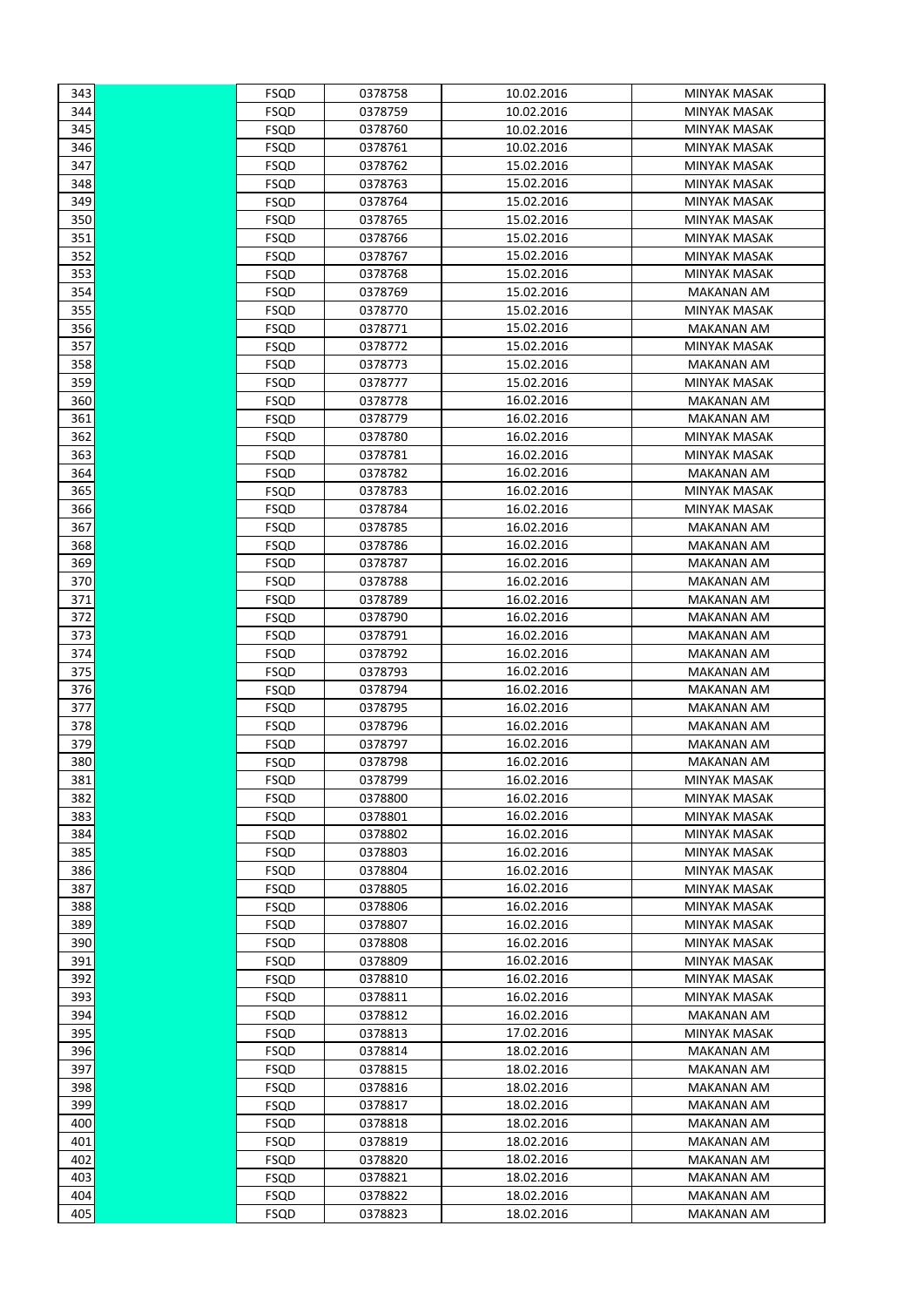| 406        | PEJABAT KESIHATAN | FSQD                       | 0378824            | 18.02.2016               | MINYAK MASAK                        |
|------------|-------------------|----------------------------|--------------------|--------------------------|-------------------------------------|
| 407        | PELABUHAN PASIR   | FSQD                       | 0378825            | 18.02.2016               | <b>MINYAK MASAK</b>                 |
| 408        | <b>GUDANG</b>     | <b>FSQD</b>                | 0378826            | 18.02.2016               | <b>MAKANAN AM</b>                   |
| 409        |                   | FSQD                       | 0378827            | 18.02.2016               | <b>MAKANAN AM</b>                   |
| 410        |                   | <b>FSQD</b>                | 0378828            | 18.02.2016               | <b>MAKANAN AM</b>                   |
| 411        |                   | FSQD                       | 0378829            | 18.02.2016               | <b>MINYAK MASAK</b>                 |
| 412        |                   | FSQD                       | 0378830            | 18.02.2016               | <b>MINYAK MASAK</b>                 |
| 413        |                   | FSQD                       | 0378831            | 18.02.2016               | MINYAK MASAK                        |
| 414        |                   | FSQD                       | 0378832            | 18.02.2016               | MINYAK MASAK                        |
| 415        |                   | FSQD                       | 0378833            | 18.02.2016               | <b>MINYAK MASAK</b>                 |
| 416        |                   | FSQD                       | 0378834            | 18.02.2016               | <b>MINYAK MASAK</b>                 |
| 417        |                   | FSQD                       | 0378835            | 18.02.2016               | MINYAK MASAK                        |
| 418        |                   | FSQD                       | 0378836            | 18.02.2016               | MINYAK MASAK                        |
| 419        |                   | FSQD                       | 0378837            | 18.02.2016               | MINYAK MASAK                        |
| 420        |                   | FSQD                       | 0378838            | 18.02.2016               | <b>MINYAK MASAK</b>                 |
| 421        |                   | <b>FSQD</b>                | 0378839            | 18.02.2016               | <b>MINYAK MASAK</b>                 |
| 422        |                   | FSQD                       | 0378840            | 18.02.2016               | <b>MINYAK MASAK</b>                 |
| 423        |                   | FSQD                       | 0378841            | 18.02.2016               | <b>MINYAK MASAK</b>                 |
| 424        |                   | FSQD                       | 0378842            | 18.02.2016               | <b>MINYAK MASAK</b>                 |
| 425        |                   | FSQD                       | 0378843            | 18.02.2016               | <b>MINYAK MASAK</b>                 |
| 426<br>427 |                   | FSQD                       | 0378844<br>0378845 | 18.02.2016<br>18.02.2016 | <b>MINYAK MASAK</b>                 |
| 428        |                   | FSQD<br>FSQD               | 0378846            | 18.02.2016               | MINYAK MASAK<br><b>MINYAK MASAK</b> |
| 429        |                   | FSQD                       | 0378847            | 18.02.2016               | MINYAK MASAK                        |
| 430        |                   | <b>FSQD</b>                | 0378848            | 18.02.2016               | <b>MINYAK MASAK</b>                 |
| 431        |                   | <b>FSQD</b>                | 0378849            | 18.02.2016               | <b>MINYAK MASAK</b>                 |
| 432        |                   | FSQD                       | 0378850            | 18.02.2016               | MINYAK MASAK                        |
| 433        |                   | FSQD                       | 0378851            | 18.02.2016               | MINYAK MASAK                        |
| 434        |                   | FSQD                       | 0378852            | 18.02.2016               | MAKANAN AM                          |
| 435        |                   | FSQD                       | 0378853            | 18.02.2016               | MAKANAN AM                          |
| 436        |                   | FSQD                       | 0378854            | 18.02.2016               | MAKANAN AM                          |
| 437        |                   | FSQD                       | 0378855            | 18.02.2016               | <b>MAKANAN AM</b>                   |
| 438        |                   | <b>FSQD</b>                | 0378856            | 18.02.2016               | <b>MINYAK MASAK</b>                 |
| 439        |                   | <b>FSQD</b>                | 0378857            | 18.02.2016               | <b>MINYAK MASAK</b>                 |
| 440        |                   | <b>FSQD</b>                | 0378858            | 18.02.2016               | <b>MINYAK MASAK</b>                 |
| 441        |                   | FSQD                       | 0378859            | 18.02.2016               | MINYAK MASAK                        |
| 442        |                   | FSQD                       | 0378860            | 18.02.2016               | <b>MINYAK MASAK</b>                 |
| 443        |                   | FSQD                       | 0378861<br>0378862 | 18.02.2016<br>18.02.2016 | MINYAK MASAK                        |
| 444<br>445 |                   | FSQD<br>FSQD               | 0378863            | 18.02.2016               | MINYAK MASAK<br>MINYAK MASAK        |
| 446        |                   | <b>FSQD</b>                | 0378864            | 18.02.2016               | <b>MINYAK MASAK</b>                 |
| 447        |                   | <b>FSQD</b>                | 0378865            | 18.02.2016               | MINYAK MASAK                        |
| 448        |                   | <b>FSQD</b>                | 0378866            | 18.02.2016               | MINYAK MASAK                        |
| 449        |                   | <b>FSQD</b>                | 0378867            | 18.02.2016               | MINYAK MASAK                        |
| 450        |                   | <b>FSQD</b>                | 0378868            | 18.02.2016               | MINYAK MASAK                        |
| 451        |                   | FSQD                       | 0378869            | 18.02.2016               | MINYAK MASAK                        |
| 452        |                   | <b>FSQD</b>                | 0378870            | 18.02.2016               | <b>MINYAK MASAK</b>                 |
| 453        |                   | FSQD                       | 0378871            | 18.02.2016               | <b>MINYAK MASAK</b>                 |
| 454        |                   | <b>FSQD</b>                | 0378872            | 18.02.2016               | MINYAK MASAK                        |
| 455        |                   | <b>FSQD</b>                | 0378873            | 18.02.2016               | MINYAK MASAK                        |
| 456        |                   | <b>FSQD</b>                | 0378874            | 18.02.2016               | MINYAK MASAK                        |
| 457        |                   | <b>FSQD</b>                | 0378875            | 18.02.2016               | MINYAK MASAK                        |
| 458        |                   | <b>FSQD</b>                | 0378876            | 18.02.2016               | MINYAK MASAK                        |
| 459        |                   | <b>FSQD</b>                | 0378877            | 18.02.2016               | MINYAK MASAK                        |
| 460<br>461 |                   | <b>FSQD</b>                | 0378878<br>0378879 | 18.02.2016<br>18.02.2016 | MINYAK MASAK<br>MINYAK MASAK        |
| 462        |                   | <b>FSQD</b><br><b>FSQD</b> | 0378880            | 18.02.2016               | MINYAK MASAK                        |
| 463        |                   | <b>FSQD</b>                | 0378881            | 18.02.2016               | MINYAK MASAK                        |
| 464        |                   | <b>FSQD</b>                | 0378882            | 18.02.2016               | MINYAK MASAK                        |
| 465        |                   | <b>FSQD</b>                | 0378883            | 18.02.2016               | MINYAK MASAK                        |
| 466        |                   | FSQD                       | 0378884            | 18.02.2016               | MINYAK MASAK                        |
| 467        |                   | <b>FSQD</b>                | 0378885            | 18.02.2016               | MINYAK MASAK                        |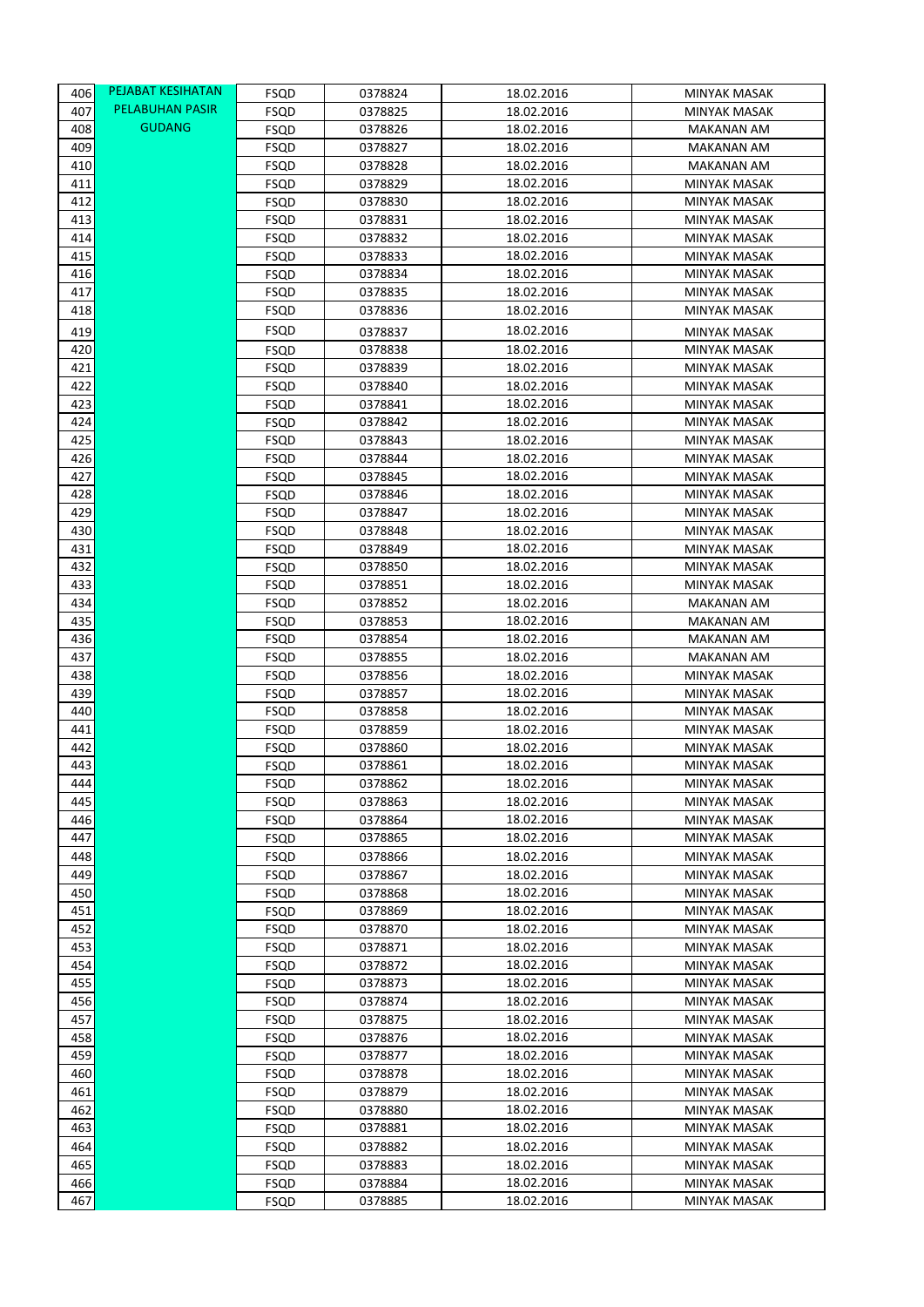| 468 | FSQD        | 0378886 | 18.02.2016 | MINYAK MASAK        |
|-----|-------------|---------|------------|---------------------|
| 469 | FSQD        | 0378887 | 18.02.2016 | <b>MINYAK MASAK</b> |
| 470 | FSQD        | 0378888 | 18.02.2016 | <b>MINYAK MASAK</b> |
| 471 | <b>FSQD</b> | 0378889 | 18.02.2016 | <b>MINYAK MASAK</b> |
| 472 | FSQD        | 0378890 | 18.02.2016 | <b>MINYAK MASAK</b> |
| 473 | FSQD        | 0378891 | 18.02.2016 | MINYAK MASAK        |
| 474 | FSQD        | 0378892 | 18.02.2016 | MINYAK MASAK        |
| 475 | FSQD        | 0378893 | 18.02.2016 | <b>MINYAK MASAK</b> |
| 476 | FSQD        | 0378894 | 18.02.2016 | MINYAK MASAK        |
| 477 | FSQD        | 0378895 | 18.02.2016 | MINYAK MASAK        |
| 478 | FSQD        | 0378896 | 18.02.2016 | <b>MINYAK MASAK</b> |
| 479 | FSQD        | 0378897 | 18.02.2016 | <b>MINYAK MASAK</b> |
| 480 | FSQD        | 0378898 | 18.02.2016 | MINYAK MASAK        |
| 481 | FSQD        | 0378899 | 18.02.2016 | MINYAK MASAK        |
| 482 | FSQD        | 0378900 | 18.02.2016 | <b>MINYAK MASAK</b> |
| 483 | FSQD        | 0378901 | 18.02.2016 | <b>MINYAK MASAK</b> |
| 484 | FSQD        | 0378902 | 18.02.2016 | MINYAK MASAK        |
| 485 | FSQD        | 0378903 | 18.02.2016 | MINYAK MASAK        |
| 486 | FSQD        | 0378904 | 18.02.2016 | <b>MINYAK MASAK</b> |
| 487 | FSQD        | 0378905 | 21.02.2016 | <b>MINYAK MASAK</b> |
| 488 | FSQD        | 0378906 | 21.02.2016 | <b>MINYAK MASAK</b> |
| 489 | FSQD        | 0378907 | 21.02.2016 | MINYAK MASAK        |
| 490 | FSQD        | 0378908 | 21.02.2016 | <b>MINYAK MASAK</b> |
| 491 | FSQD        | 0378909 | 21.02.2016 | <b>MAKANAN AM</b>   |
| 492 | FSQD        | 0378910 | 21.02.2016 | <b>MAKANAN AM</b>   |
| 493 | FSQD        | 0378911 | 21.02.2016 | MAKANAN AM          |
| 494 | FSQD        | 0378912 | 21.02.2016 | <b>MAKANAN AM</b>   |
| 495 | FSQD        | 0378913 | 21.02.2016 | <b>MAKANAN AM</b>   |
| 496 | FSQD        | 0378914 | 21.02.2016 | <b>MAKANAN AM</b>   |
| 497 | FSQD        | 0378915 | 21.02.2016 | <b>MAKANAN AM</b>   |
| 498 | FSQD        | 0378916 | 21.02.2016 | <b>MAKANAN AM</b>   |
| 499 | FSQD        | 0378917 | 21.02.2016 | <b>MINYAK MASAK</b> |
| 500 | FSQD        | 0378918 | 21.02.2016 | <b>MINYAK MASAK</b> |
| 501 | FSQD        | 0378919 | 21.02.2016 | MINYAK MASAK        |
| 502 | FSQD        | 0378920 | 21.02.2016 | MINYAK MASAK        |
| 503 | FSQD        | 0378921 | 21.02.2016 | MINYAK MASAK        |
| 504 | FSQD        | 0378922 | 21.02.2016 | <b>MINYAK MASAK</b> |
| 505 | FSQD        | 0378923 | 21.02.2016 | <b>MINYAK MASAK</b> |
| 506 | FSQD        | 0378924 | 21.02.2016 | <b>MINYAK MASAK</b> |
| 507 | FSQD        | 0378925 | 21.02.2016 | MINYAK MASAK        |
| 508 | FSQD        | 0378926 | 21.02.2016 | MINYAK MASAK        |
| 509 | <b>FSQD</b> | 0378927 | 21.02.2016 | MINYAK MASAK        |
| 510 | <b>FSQD</b> | 0378928 | 21.02.2016 | <b>MINYAK MASAK</b> |
| 511 | <b>FSQD</b> | 0378929 | 21.02.2016 | MINYAK MASAK        |
| 512 | <b>FSQD</b> | 0378930 | 21.02.2016 | MINYAK MASAK        |
| 513 | FSQD        | 0378931 | 21.02.2016 | MINYAK MASAK        |
| 514 | <b>FSQD</b> | 0378932 | 21.02.2016 | MINYAK MASAK        |
| 515 | <b>FSQD</b> | 0378933 | 21.02.2016 | MINYAK MASAK        |
| 516 | <b>FSQD</b> | 0378934 | 21.02.2016 | MAKANAN AM          |
| 517 | FSQD        | 0378935 | 21.02.2016 | MAKANAN AM          |
| 518 | FSQD        | 0378936 | 21.02.2016 | MINYAK MASAK        |
| 519 | FSQD        | 0378937 | 21.02.2016 | MINYAK MASAK        |
| 520 | FSQD        | 0378938 | 21.02.2016 | <b>MAKANAN AM</b>   |
| 521 | FSQD        | 0378939 | 21.02.2016 | <b>MAKANAN AM</b>   |
| 522 | FSQD        | 0378940 | 21.02.2016 | <b>MAKANAN AM</b>   |
| 523 | FSQD        | 0378941 | 21.02.2016 | <b>MAKANAN AM</b>   |
| 524 | FSQD        | 0378942 | 21.02.2016 | <b>MAKANAN AM</b>   |
| 525 | FSQD        | 0378943 | 21.02.2016 | <b>MAKANAN AM</b>   |
| 526 | FSQD        | 0378944 | 21.02.2016 | <b>MAKANAN AM</b>   |
| 527 | FSQD        | 0378945 | 21.02.2016 | <b>MAKANAN AM</b>   |
| 528 | FSQD        | 0378946 | 21.02.2016 | <b>MAKANAN AM</b>   |
| 529 | <b>FSQD</b> | 0378947 | 21.02.2016 | <b>MAKANAN AM</b>   |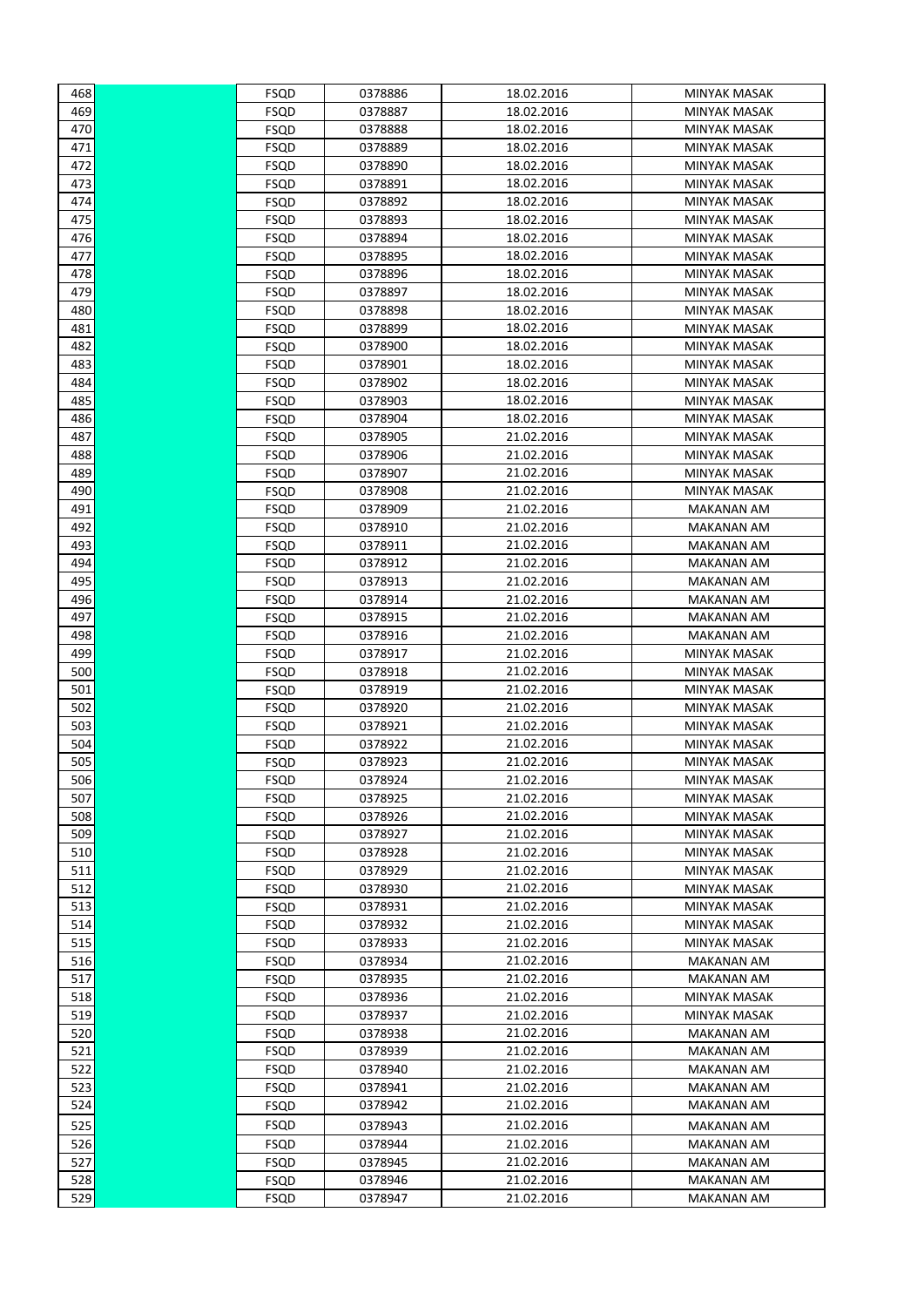| 530        | FSQD        | 0378948            | 21.02.2016 | MAKANAN AM          |
|------------|-------------|--------------------|------------|---------------------|
| 531        | FSQD        | 0378949            | 21.02.2016 | MAKANAN AM          |
| 532        | <b>FSQD</b> | 0378950            | 21.02.2016 | MAKANAN AM          |
| 533        | FSQD        | 0378951            | 21.02.2016 | MAKANAN AM          |
| 534        | FSQD        | 0378952            | 21.02.2016 | <b>MAKANAN AM</b>   |
| 535        | FSQD        | 0378953            | 21.02.2016 | MAKANAN AM          |
| 536        | FSQD        | 0378954            | 21.02.2016 | <b>MAKANAN AM</b>   |
| 537        | FSQD        | 0378955            | 21.02.2016 | MAKANAN AM          |
| 538        | FSQD        | 0378956            | 21.02.2016 | MAKANAN AM          |
| 539        | FSQD        | 0378957            | 21.02.2016 | <b>MAKANAN AM</b>   |
| 540        | FSQD        | 0378958            | 21.02.2016 | MAKANAN AM          |
| 541        | FSQD        | 0378959            | 21.02.2016 | <b>MAKANAN AM</b>   |
| 542        | FSQD        | 0378960            | 21.02.2016 | MAKANAN AM          |
| 543        | FSQD        | 0378961            | 21.02.2016 | <b>MINYAK MASAK</b> |
| 544        | FSQD        | 0378962            | 21.02.2016 | <b>MINYAK MASAK</b> |
| 545        | <b>FSQD</b> | 0378963            | 21.02.2016 | MINYAK MASAK        |
| 546        | FSQD        | 0378964            | 21.02.2016 | MINYAK MASAK        |
| 547        | FSQD        | 0378965            | 21.02.2016 | <b>MINYAK MASAK</b> |
| 548        | FSQD        | 0378966            | 21.02.2016 | <b>MINYAK MASAK</b> |
| 549        | FSQD        | 0378967            | 21.02.2016 | <b>MINYAK MASAK</b> |
| 550        | FSQD        | 0378968            | 21.02.2016 | MINYAK MASAK        |
| 551        | FSQD        | 0378969            | 21.02.2016 | MINYAK MASAK        |
| 552        | FSQD        | 0378970            | 21.02.2016 | MINYAK MASAK        |
| 553        | FSQD        | 0378971            | 21.02.2016 | MINYAK MASAK        |
| 554        | FSQD        | 0378972            | 21.02.2016 | MINYAK MASAK        |
| 555        | FSQD        | 0378973            | 21.02.2016 | MINYAK MASAK        |
| 556        | FSQD        | 0378974            | 21.02.2016 | MINYAK MASAK        |
| 557        | FSQD        | 0378975            | 21.02.2016 | MINYAK MASAK        |
| 558        | FSQD        | 0378976            | 21.02.2016 | MINYAK MASAK        |
| 559        | FSQD        | 0378977            | 21.02.2016 | <b>MINYAK MASAK</b> |
| 560        | FSQD        | 0378978            | 21.02.2016 | <b>MINYAK MASAK</b> |
| 561        | FSQD        | 0378979            | 21.02.2016 | <b>MAKANAN AM</b>   |
| 562        | FSQD        | 0378980            | 21.02.2016 | MAKANAN AM          |
| 563        | FSQD        | 0378981            | 21.02.2016 | MAKANAN AM          |
| 564        | FSQD        | 0378982            | 21.02.2016 | <b>MAKANAN AM</b>   |
| 565        | FSQD        | 0378983            | 21.02.2016 | MINYAK MASAK        |
| 566        | FSQD        | 0378984            | 21.02.2016 | <b>MINYAK MASAK</b> |
| 567        | FSQD        | 0378985            | 21.02.2016 | <b>MINYAK MASAK</b> |
| 568        | FSQD        | 0378986            | 21.02.2016 | MINYAK MASAK        |
| 569        | FSQD        | 0378987            | 21.02.2016 | MINYAK MASAK        |
| 570        |             | 0378988            | 21.02.2016 | <b>MINYAK MASAK</b> |
| 571        | FSQD        | 0378989            | 21.02.2016 |                     |
|            | FSQD        |                    | 21.02.2016 | MINYAK MASAK        |
| 572        | FSQD        | 0378990            |            | MINYAK MASAK        |
| 573<br>574 | FSQD        | 0378991<br>0378992 | 21.02.2016 | <b>MINYAK MASAK</b> |
|            | FSQD        |                    | 21.02.2016 | MINYAK MASAK        |
| 575        | FSQD        | 0378994            | 21.02.2016 | MAKANAN AM          |
| 576        | FSQD        | 0378995            | 21.02.2016 | MAKANAN AM          |
| 577        | FSQD        | 0378996            | 21.02.2016 | MAKANAN AM          |
| 578        | FSQD        | 0378997            | 21.02.2016 | MAKANAN AM          |
| 579        | FSQD        | 0378998            | 21.02.2016 | <b>MINYAK MASAK</b> |
| 580        | FSQD        | 0378999            | 21.02.2016 | MINYAK MASAK        |
| 581        | FSQD        | 0379000            | 21.02.2016 | MINYAK MASAK        |
| 582        | FSQD        | 0379001            | 21.02.2016 | MINYAK MASAK        |
| 583        | FSQD        | 0379002            | 21.02.2016 | MINYAK MASAK        |
| 584        | FSQD        | 0379003            | 21.02.2016 | MINYAK MASAK        |
| 585        | FSQD        | 0379004            | 21.02.2016 | MINYAK MASAK        |
| 586        | FSQD        | 0379005            | 21.02.2016 | MINYAK MASAK        |
| 587        | FSQD        | 0379006            | 21.02.2016 | MINYAK MASAK        |
| 588        | FSQD        | 0379007            | 21.02.2016 | MINYAK MASAK        |
| 589        | FSQD        | 0379008            | 21.02.2016 | MINYAK MASAK        |
| 590        | FSQD        | 0379009            | 21.02.2016 | MINYAK MASAK        |
| 591        | FSQD        | 0379010            | 21.02.2016 | MINYAK MASAK        |
| 592        | FSQD        | 0379011            | 21.02.2016 | MINYAK MASAK        |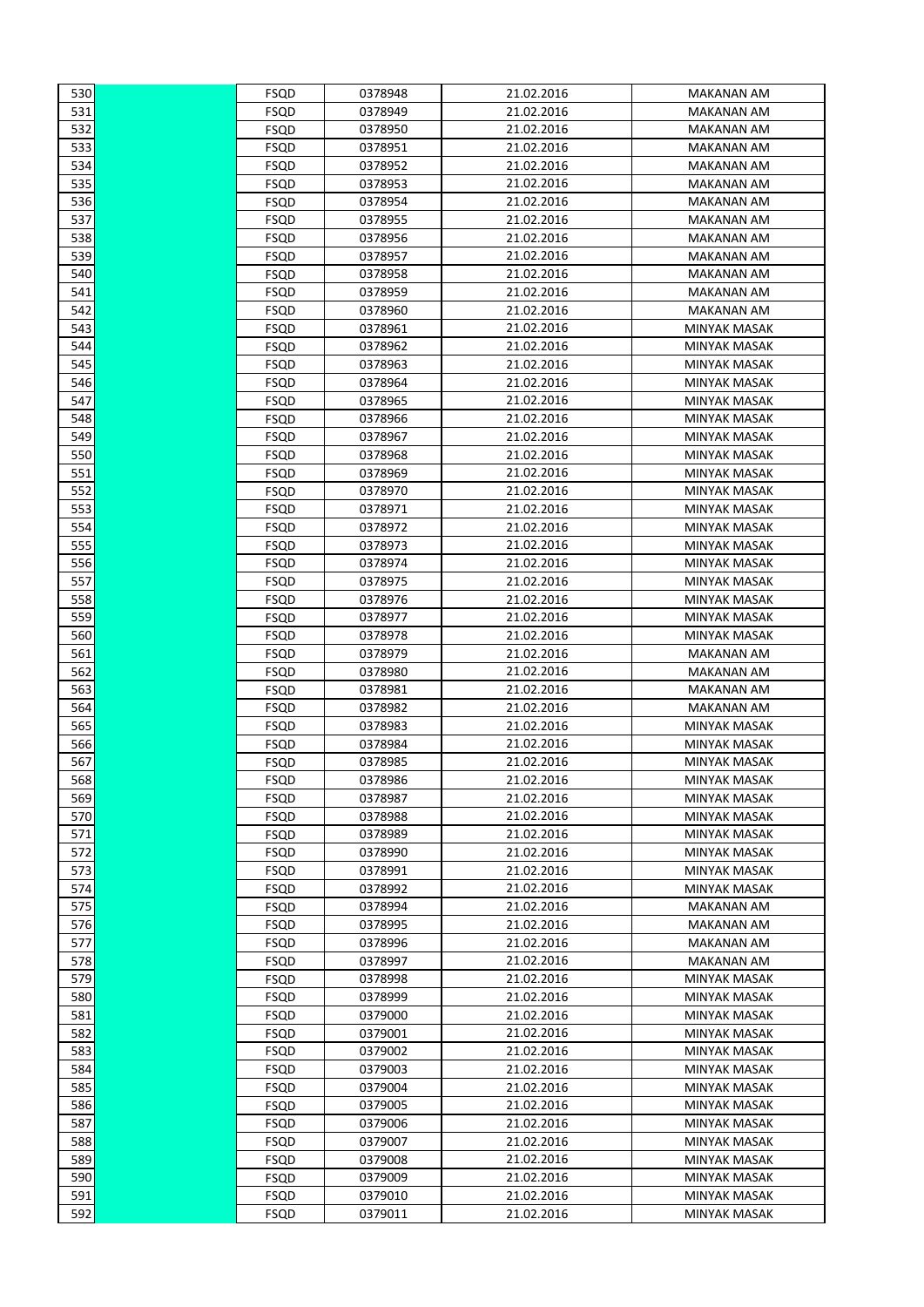| 593 | FSQD        | 0379012 | 21.02.2016 | <b>MINYAK MASAK</b> |
|-----|-------------|---------|------------|---------------------|
| 594 | <b>FSQD</b> | 0379013 | 21.02.2016 | <b>MINYAK MASAK</b> |
| 595 | <b>FSQD</b> | 0379014 | 21.02.2016 | <b>MINYAK MASAK</b> |
| 596 | FSQD        | 0379015 | 21.02.2016 | <b>MINYAK MASAK</b> |
| 597 | <b>FSQD</b> | 0379016 | 21.02.2016 | MINYAK MASAK        |
| 598 | <b>FSQD</b> | 0379017 | 21.02.2016 | <b>MINYAK MASAK</b> |
| 599 | FSQD        | 0379018 | 21.02.2016 | MINYAK MASAK        |
| 600 | FSQD        | 0379019 | 21.02.2016 | MINYAK MASAK        |
| 601 | FSQD        | 0379020 | 21.02.2016 | <b>MINYAK MASAK</b> |
| 602 | <b>FSQD</b> | 0379021 | 21.02.2016 | <b>MINYAK MASAK</b> |
| 603 | <b>FSQD</b> | 0379022 | 21.02.2016 | <b>MINYAK MASAK</b> |
| 604 | FSQD        | 0379023 | 21.02.2016 | <b>MINYAK MASAK</b> |
| 605 | <b>FSQD</b> | 0379024 | 21.02.2016 | MINYAK MASAK        |
| 606 | <b>FSQD</b> | 0379025 | 21.02.2016 | MINYAK MASAK        |
| 607 | FSQD        | 0379026 | 21.02.2016 | MINYAK MASAK        |
| 608 | <b>FSQD</b> | 0379027 | 21.02.2016 | <b>MINYAK MASAK</b> |
| 609 | <b>FSQD</b> | 0379028 | 21.02.2016 | <b>MINYAK MASAK</b> |
| 610 | <b>FSQD</b> | 0379029 | 21.02.2016 | <b>MINYAK MASAK</b> |
| 611 | <b>FSQD</b> | 0379030 | 21.02.2016 | MINYAK MASAK        |
| 612 | <b>FSQD</b> | 0379031 | 21.02.2016 | MINYAK MASAK        |
| 613 | <b>FSQD</b> | 0379032 | 21.02.2016 | <b>MINYAK MASAK</b> |
| 614 | <b>FSQD</b> | 0379033 | 21.02.2016 | <b>MINYAK MASAK</b> |
| 615 | FSQD        | 0379034 | 21.02.2016 | <b>MINYAK MASAK</b> |
| 616 | <b>FSQD</b> | 0379035 | 21.02.2016 | MINYAK MASAK        |
| 617 | FSQD        | 0379036 | 21.02.2016 | MINYAK MASAK        |
| 618 | FSQD        | 0379037 | 21.02.2016 | MINYAK MASAK        |
| 619 | FSQD        | 0379038 | 21.02.2016 | <b>MINYAK MASAK</b> |
| 620 | FSQD        | 0379039 | 21.02.2016 | <b>MINYAK MASAK</b> |
| 621 | <b>FSQD</b> | 0379040 | 21.02.2016 | MINYAK MASAK        |
| 622 | FSQD        | 0379041 | 21.02.2016 | MINYAK MASAK        |
| 623 | FSQD        | 0379042 | 21.02.2016 | MINYAK MASAK        |
| 624 | <b>FSQD</b> | 0379043 | 21.02.2016 | MINYAK MASAK        |
| 625 | <b>FSQD</b> | 0379044 | 21.02.2016 | <b>MAKANAN AM</b>   |
| 626 | <b>FSQD</b> | 0379045 | 21.02.2016 | <b>MAKANAN AM</b>   |
| 627 | <b>FSQD</b> | 0379046 | 21.02.2016 | <b>MAKANAN AM</b>   |
| 628 | <b>FSQD</b> | 0379047 | 21.02.2016 | <b>MAKANAN AM</b>   |
| 629 | FSQD        | 0379048 | 21.02.2016 | MAKANAN AM          |
| 630 | <b>FSQD</b> | 0379049 | 21.02.2016 | <b>MAKANAN AM</b>   |
| 631 | FSQD        | 0379050 | 21.02.2016 | <b>MAKANAN AM</b>   |
| 632 | FSQD        | 0379051 | 21.02.2016 | MAKANAN AM          |
| 633 | FSQD        | 0379052 | 21.02.2016 | <b>MAKANAN AM</b>   |
| 634 | FSQD        | 0379053 | 21.02.2016 | <b>MAKANAN AM</b>   |
| 635 | FSQD        | 0379054 | 21.02.2016 | <b>MAKANAN AM</b>   |
| 636 | FSQD        | 0379055 | 21.02.2016 | <b>MAKANAN AM</b>   |
| 637 | FSQD        | 0379056 | 21.02.2016 | <b>MAKANAN AM</b>   |
| 638 | FSQD        | 0379057 | 21.02.2016 | <b>MAKANAN AM</b>   |
| 639 | FSQD        | 0379058 | 21.02.2016 | <b>MAKANAN AM</b>   |
| 640 | FSQD        | 0379059 | 21.02.2016 | <b>MAKANAN AM</b>   |
| 641 | FSQD        | 0379060 | 21.02.2016 | MAKANAN AM          |
| 642 | <b>FSQD</b> | 0379061 | 21.02.2016 | <b>MAKANAN AM</b>   |
| 643 | FSQD        | 0379062 | 21.02.2016 | <b>MAKANAN AM</b>   |
| 644 | FSQD        | 0379063 | 21.02.2016 | <b>MAKANAN AM</b>   |
| 645 | FSQD        | 0379064 | 21.02.2016 | MAKANAN AM          |
| 646 | FSQD        | 0379065 | 21.02.2016 | MAKANAN AM          |
| 647 | <b>FSQD</b> | 0379066 | 21.02.2016 | <b>MAKANAN AM</b>   |
| 648 | <b>FSQD</b> | 0379067 | 21.02.2016 | <b>MAKANAN AM</b>   |
| 649 | FSQD        | 0379068 | 21.02.2016 | <b>MAKANAN AM</b>   |
| 650 | FSQD        | 0379069 | 21.02.2016 | MAKANAN AM          |
| 651 | FSQD        | 0379070 | 21.02.2016 | MINYAK MASAK        |
| 652 | FSQD        | 0379071 | 21.02.2016 | MINYAK MASAK        |
| 653 | FSQD        | 0379072 | 21.02.2016 | MINYAK MASAK        |
| 654 | FSQD        | 0379073 | 21.02.2016 | MINYAK MASAK        |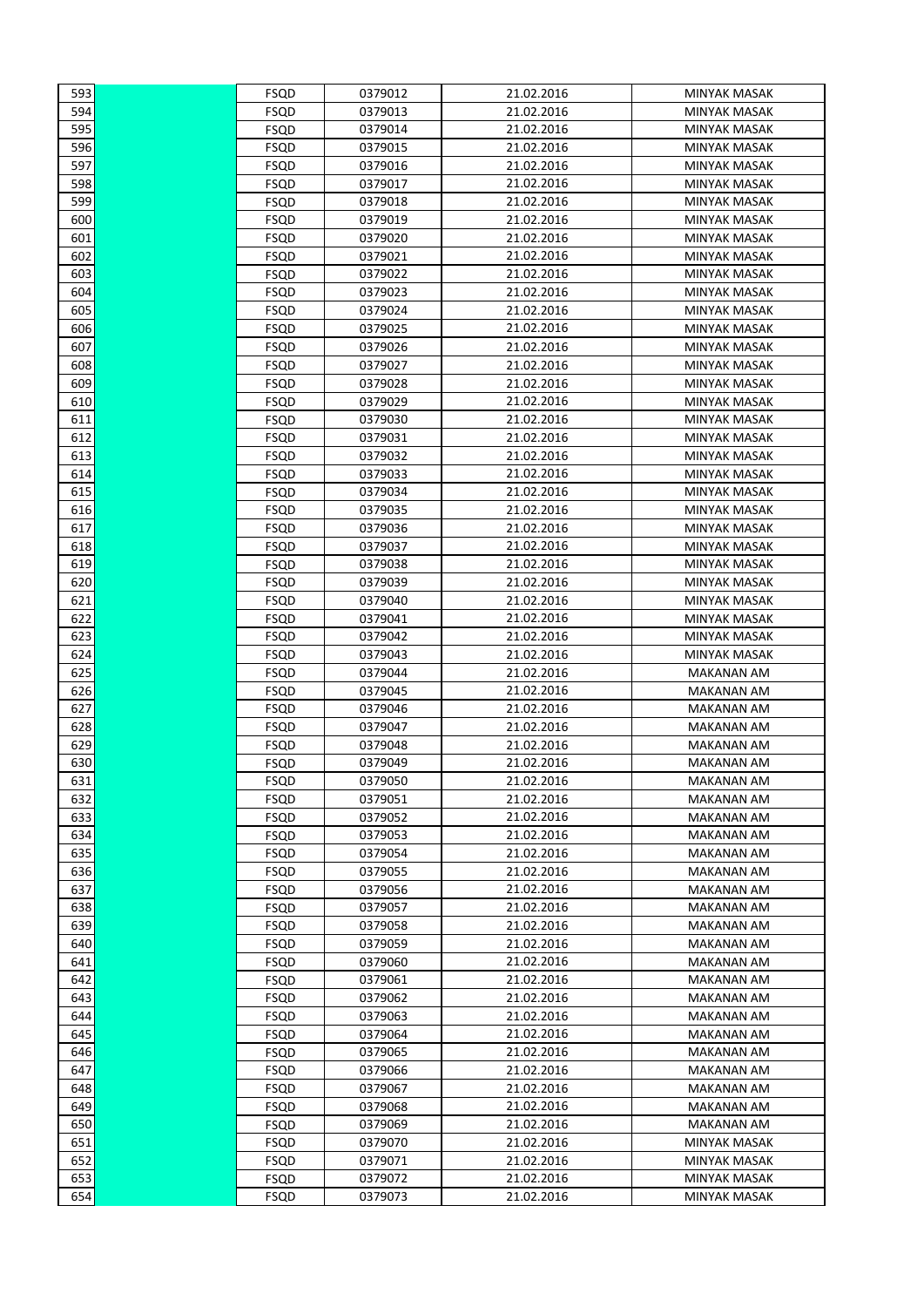| 655 | FSQD         | 0379074 | 21.02.2016 | <b>MINYAK MASAK</b>             |
|-----|--------------|---------|------------|---------------------------------|
| 656 | FSQD         | 0379075 | 21.02.2016 | <b>MINYAK MASAK</b>             |
| 657 | FSQD         | 0379076 | 21.02.2016 | <b>MINYAK MASAK</b>             |
| 658 | FSQD         | 0379077 | 23.02.2016 | <b>MINYAK MASAK</b>             |
| 659 | <b>FSQD</b>  | 0379078 | 23.02.2016 | <b>MINYAK MASAK</b>             |
| 660 | FSQD         | 0379079 | 23.02.2016 | <b>MAKANAN AM</b>               |
| 661 | FSQD         | 0379080 | 23.02.2016 | <b>MINYAK MASAK</b>             |
| 662 | FSQD         | 0379081 | 23.02.2016 | MINYAK MASAK                    |
| 663 | FSQD         | 0379082 | 23.02.2016 | MINYAK MASAK                    |
| 664 | FSQD         | 0379083 | 23.02.2016 | <b>MAKANAN AM</b>               |
| 665 | FSQD         | 0379084 | 23.02.2016 | <b>MAKANAN AM</b>               |
| 666 | FSQD         | 0379085 | 23.02.2016 | <b>MAKANAN AM</b>               |
| 667 | FSQD         | 0379086 | 23.02.2016 | MAKANAN AM                      |
| 668 | FSQD         | 0379087 | 23.02.2016 | <b>MAKANAN AM</b>               |
| 669 | FSQD         | 0379088 | 23.02.2016 | <b>MAKANAN AM</b>               |
| 670 | FSQD         | 0379089 | 23.02.2016 | MINYAK MASAK                    |
| 671 | FSQD         | 0379090 | 23.02.2016 | MINYAK MASAK                    |
| 672 | FSQD         | 0379091 | 23.02.2016 | <b>MINYAK MASAK</b>             |
| 673 | FSQD         | 0379092 | 23.02.2016 | <b>MINYAK MASAK</b>             |
| 674 | FSQD         | 0379093 | 23.02.2016 | <b>MAKANAN AM</b>               |
| 675 | FSQD         | 0379094 | 23.02.2016 | MAKANAN AM                      |
| 676 | FSQD         | 0379095 | 23.02.2016 | MAKANAN AM                      |
| 677 | FSQD         | 0379096 | 23.02.2016 | MINYAK MASAK                    |
| 678 | FSQD         | 0379097 | 23.02.2016 | MINYAK MASAK                    |
| 679 | FSQD         | 0379098 | 23.02.2016 | <b>MINYAK MASAK</b>             |
| 680 | FSQD         | 0379099 | 23.02.2016 | MINYAK MASAK                    |
| 681 | FSQD         | 0379100 | 23.02.2016 | MINYAK MASAK                    |
| 682 | FSQD         | 0379101 | 23.02.2016 | <b>MAKANAN AM</b>               |
| 683 |              | 0379102 | 23.02.2016 |                                 |
| 684 | FSQD<br>FSQD | 0379103 | 23.02.2016 | MAKANAN AM<br><b>MAKANAN AM</b> |
| 685 | FSQD         | 0379104 | 23.02.2016 | <b>MAKANAN AM</b>               |
| 686 |              | 0379105 | 23.02.2016 | <b>MAKANAN AM</b>               |
| 687 | FSQD<br>FSQD | 0379106 | 23.02.2016 | MAKANAN AM                      |
| 688 | FSQD         | 0379107 | 23.02.2016 | <b>MAKANAN AM</b>               |
| 689 | FSQD         | 0379108 | 23.02.2016 | MAKANAN AM                      |
| 690 | FSQD         | 0379109 | 23.02.2016 | MAKANAN AM                      |
| 691 | FSQD         | 0379110 | 23.02.2016 | <b>MAKANAN AM</b>               |
| 692 | FSQD         | 0379111 | 23.02.2016 | <b>MAKANAN AM</b>               |
| 693 | FSQD         | 0379112 | 23.02.2016 | <b>MAKANAN AM</b>               |
| 694 | FSQD         | 0379113 | 23.02.2016 | MAKANAN AM                      |
|     |              |         |            |                                 |
| 695 | FSQD         | 0379114 | 23.02.2016 | <b>MAKANAN AM</b>               |
| 696 | FSQD         | 0379115 | 23.02.2016 | MINYAK MASAK                    |
| 697 | FSQD         | 0379116 | 23.02.2016 | MINYAK MASAK                    |
| 698 | FSQD         | 0379117 | 23.02.2016 | MINYAK MASAK                    |
| 699 | <b>FSQD</b>  | 0379118 | 23.02.2016 | <b>MINYAK MASAK</b>             |
| 700 | FSQD         | 0379119 | 23.02.2016 | MINYAK MASAK                    |
| 701 | FSQD         | 0379120 | 23.02.2016 | MINYAK MASAK                    |
| 702 | FSQD         | 0379121 | 23.02.2016 | MINYAK MASAK                    |
| 703 | FSQD         | 0379122 | 23.02.2016 | MINYAK MASAK                    |
| 704 | <b>FSQD</b>  | 0379123 | 23.02.2016 | MINYAK MASAK                    |
| 705 | FSQD         | 0379124 | 23.02.2016 | MINYAK MASAK                    |
| 706 | FSQD         | 0379125 | 23.02.2016 | MINYAK MASAK                    |
| 707 | FSQD         | 0379126 | 23.02.2016 | MINYAK MASAK                    |
| 708 | FSQD         | 0379127 | 23.02.2016 | MINYAK MASAK                    |
| 709 | FSQD         | 0379128 | 23.02.2016 | MINYAK MASAK                    |
| 710 | FSQD         | 0379129 | 23.02.2016 | MINYAK MASAK                    |
| 711 | FSQD         | 0379130 | 23.02.2016 | MINYAK MASAK                    |
| 712 | FSQD         | 0379131 | 23.02.2016 | MINYAK MASAK                    |
| 713 | FSQD         | 0379132 | 23.02.2016 | MINYAK MASAK                    |
| 714 | FSQD         | 0379133 | 23.02.2016 | MINYAK MASAK                    |
| 715 | FSQD         | 0379134 | 23.02.2016 | MINYAK MASAK                    |
| 716 | FSQD         | 0379135 | 23.02.2016 | MINYAK MASAK                    |
|     |              |         |            |                                 |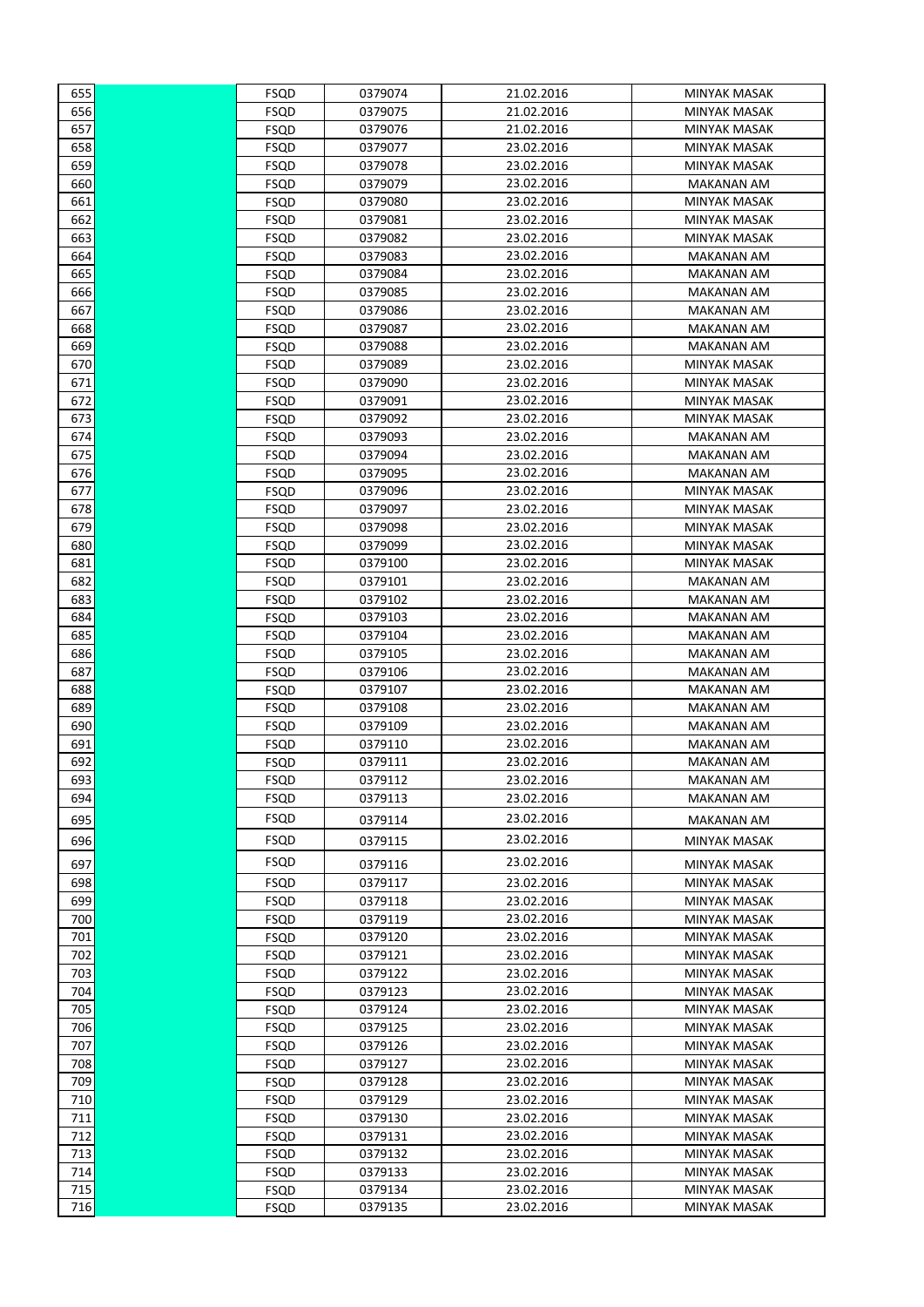| 717        | FSQD         | 0379136            | 23.02.2016               | MINYAK MASAK                           |
|------------|--------------|--------------------|--------------------------|----------------------------------------|
| 718        | FSQD         | 0379137            | 23.02.2016               | <b>MINYAK MASAK</b>                    |
| 719        | FSQD         | 0379138            | 23.02.2016               | MINYAK MASAK                           |
| 720        | FSQD         | 0379139            | 23.02.2016               | MINYAK MASAK                           |
| 721        | FSQD         | 0379140            | 23.02.2016               | <b>MINYAK MASAK</b>                    |
| 722        | FSQD         | 0379141            | 23.02.2016               | <b>MINYAK MASAK</b>                    |
| 723        | <b>FSQD</b>  | 0379142            | 23.02.2016               | <b>MINYAK MASAK</b>                    |
| 724        | FSQD         | 0379143            | 23.02.2016               | MINYAK MASAK                           |
| 725        | FSQD         | 0379144            | 23.02.2016               | MINYAK MASAK                           |
| 726        | FSQD         | 0379145            | 23.02.2016               | <b>MINYAK MASAK</b>                    |
| 727        | FSQD         | 0379146            | 23.02.2016               | MINYAK MASAK                           |
| 728        | FSQD         | 0379147            | 23.02.2016               | MINYAK MASAK                           |
| 729        | FSQD         | 0379148            | 23.02.2016               | <b>MINYAK MASAK</b>                    |
| 730        | FSQD         | 0379149            | 23.02.2016               | MINYAK MASAK                           |
| 731        | FSQD         | 0379150            | 23.02.2016               | MINYAK MASAK                           |
| 732        | FSQD         | 0379151            | 23.02.2016               | <b>MINYAK MASAK</b>                    |
| 733        | FSQD         | 0379152            | 23.02.2016               | <b>MINYAK MASAK</b>                    |
| 734        | FSQD         | 0379153            | 23.02.2016               | <b>MINYAK MASAK</b>                    |
| 735        | FSQD         | 0379154            | 23.02.2016               | <b>MINYAK MASAK</b>                    |
| 736        | FSQD         | 0379155            | 23.02.2016               | <b>MINYAK MASAK</b>                    |
| 737        | FSQD         | 0379156            | 23.02.2016               | <b>MINYAK MASAK</b>                    |
| 738        | FSQD         | 0379157            | 23.02.2016               | <b>MINYAK MASAK</b>                    |
| 739        | FSQD         | 0379158            | 23.02.2016               | <b>MINYAK MASAK</b>                    |
| 740        | FSQD         | 0379159            | 25.02.2016               | MINYAK MASAK                           |
| 741        | FSQD         | 0379160            | 25.02.2016               | MINYAK MASAK                           |
| 742        | FSQD         | 0379161            | 25.02.2016               | MINYAK MASAK                           |
| 743        | FSQD         | 0379162            | 25.02.2016               | <b>MINYAK MASAK</b>                    |
| 744        | FSQD         | 0379163            | 25.02.2016               | MINYAK MASAK                           |
| 745        | FSQD         | 0379164            | 25.02.2016               | MINYAK MASAK                           |
| 746        | FSQD         | 0379165            | 25.02.2016               | <b>MAKANAN AM</b>                      |
| 747        | FSQD         | 0379167            | 25.02.2016               | <b>MAKANAN AM</b>                      |
| 748        | FSQD         | 0379168            | 25.02.2016               | <b>MAKANAN AM</b>                      |
| 749        | <b>FSQD</b>  | 0379169            | 25.02.2016               | <b>MAKANAN AM</b>                      |
| 750        | FSQD         | 0379172            | 25.02.2016               | <b>MAKANAN AM</b>                      |
| 751        | FSQD         | 0379173            | 25.02.2016               | <b>MAKANAN AM</b>                      |
| 752        | FSQD         | 0379174            | 25.02.2016               | <b>MAKANAN AM</b>                      |
| 753        | FSQD         | 0379175            | 25.02.2016               | <b>MAKANAN AM</b>                      |
| 754        | FSQD         | 0379176            | 25.02.2016               | <b>MAKANAN AM</b>                      |
| 755        | FSQD         | 0379177            | 25.02.2016               | <b>MAKANAN AM</b>                      |
| 756        | FSQD         | 0379178            | 25.02.2016               | MINYAK MASAK                           |
| 757        | FSQD         | 0379179            | 25.02.2016               | MINYAK MASAK                           |
| 758        | FSQD         | 0379180            | 25.02.2016               | MINYAK MASAK                           |
|            |              |                    | 25.02.2016               | <b>MINYAK MASAK</b>                    |
| 759        | FSQD         | 0379181            | 25.02.2016               | <b>MINYAK MASAK</b>                    |
| 760<br>761 | FSQD<br>FSQD | 0379182<br>0379183 | 25.02.2016               | MINYAK MASAK                           |
|            |              |                    |                          | <b>MINYAK MASAK</b>                    |
| 762        | FSQD         | 0379184            | 25.02.2016               |                                        |
| 763<br>764 | FSQD<br>FSQD | 0379185<br>0379186 | 25.02.2016<br>25.02.2016 | MINYAK MASAK<br>MAKANAN AM             |
| 765        | FSQD         | 0379187            | 25.02.2016               | <b>MAKANAN AM</b>                      |
| 766        | FSQD         | 0379188            | 25.02.2016               | <b>MAKANAN AM</b>                      |
| 767        |              | 0379189            | 25.02.2016               | <b>MAKANAN AM</b>                      |
| 768        | FSQD         |                    |                          |                                        |
| 769        | FSQD         | 0379190<br>0379191 | 25.02.2016<br>25.02.2016 | MAKANAN AM                             |
| 770        | FSQD         |                    |                          | MAKANAN AM                             |
|            | FSQD         | 0379192            | 25.02.2016               | <b>MAKANAN AM</b><br><b>MAKANAN AM</b> |
| 771        | FSQD         | 0379193            | 25.02.2016               |                                        |
| 772        | FSQD         | 0379194            | 25.02.2016               | <b>MAKANAN AM</b>                      |
| 773        | FSQD         | 0379196            | 25.02.2016               | MINYAK MASAK                           |
| 774        | <b>FSQD</b>  | 0379197            | 25.02.2016               | MINYAK MASAK                           |
| 775        | FSQD         | 0379198            | 25.02.2016               | MINYAK MASAK                           |
| 776        | FSQD         | 0379199            | 25.02.2016               | <b>MAKANAN AM</b>                      |
| 777        | FSQD         | 0379200            | 25.02.2016               | MAKANAN AM                             |
| 778        | FSQD         | 0379201            | 25.02.2016               | MINYAK MASAK                           |
| 779        | FSQD         | 0379202            | 25.02.2016               | MINYAK MASAK                           |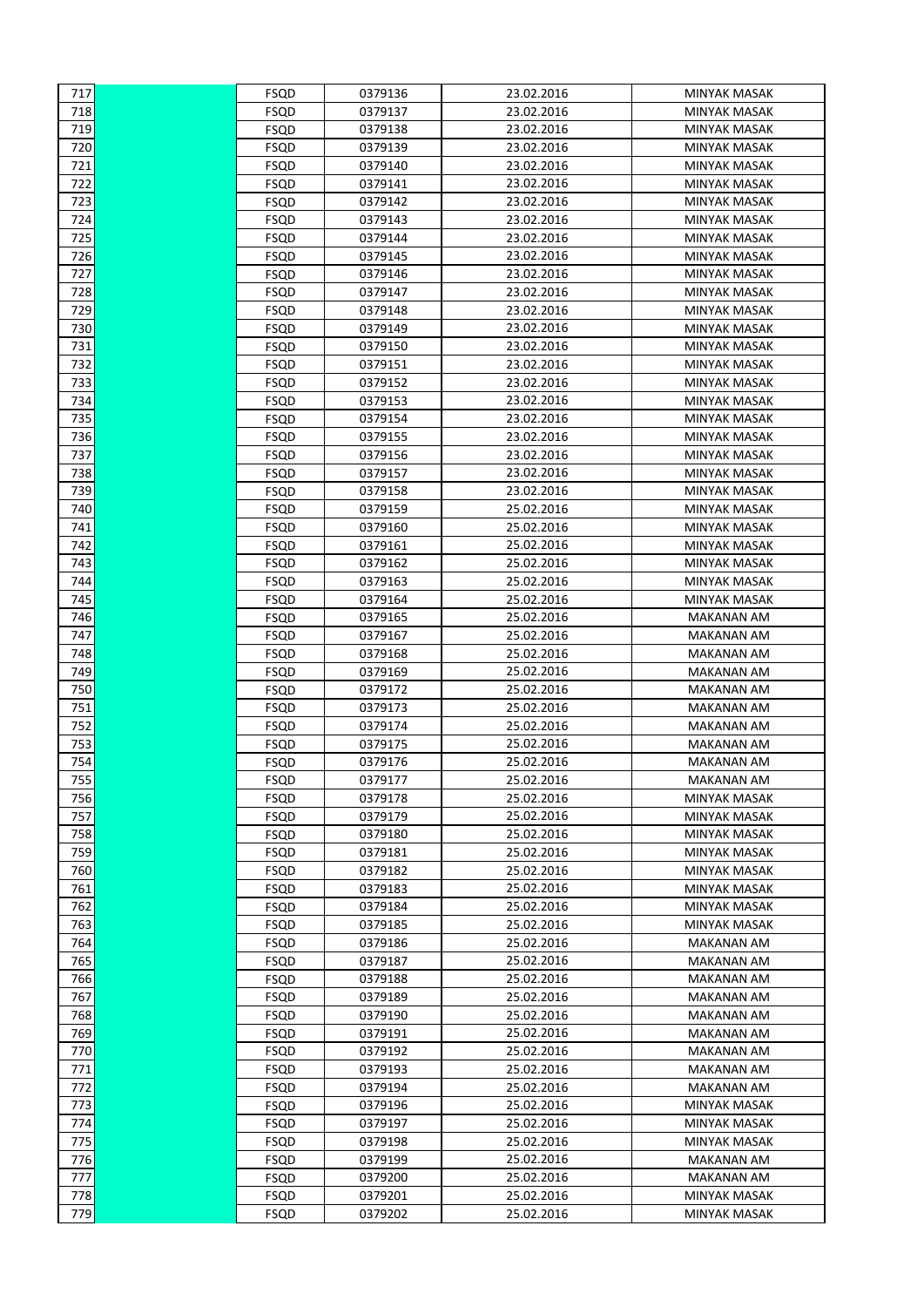| 780            |                   | FSQD        | 0379203  | 25.02.2016 | MAKANAN AM                          |
|----------------|-------------------|-------------|----------|------------|-------------------------------------|
| 781            |                   | FSQD        | 0379204  | 25.02.2016 | MAKANAN AM                          |
| 782            |                   | <b>FSQD</b> | 0379205  | 25.02.2016 | <b>MAKANAN AM</b>                   |
| 783            |                   | FSQD        | 0379206  | 25.02.2016 | <b>MAKANAN AM</b>                   |
| 784            |                   | FSQD        | 0379207  | 25.02.2016 | <b>MAKANAN AM</b>                   |
| 785            |                   | FSQD        | 0379208  | 25.02.2016 | MAKANAN AM                          |
| 786            |                   | FSQD        | 0379209  | 25.02.2016 | MAKANAN AM                          |
| 787            |                   | FSQD        | 0379210  | 25.02.2016 | MAKANAN AM                          |
| 788            |                   | FSQD        | 0379211  | 25.02.2016 | <b>MAKANAN AM</b>                   |
| 789            |                   | FSQD        | 0379212  | 28.02.2016 | MAKANAN AM                          |
| 790            |                   | FSQD        | 0379213  | 28.02.2016 | MINYAK MASAK                        |
| 791            |                   | FSQD        | 0379214  | 28.02.2016 | <b>MINYAK MASAK</b>                 |
| 792            |                   | FSQD        | 0379215  | 28.02.2016 | <b>MAKANAN AM</b>                   |
| 793            |                   | FSQD        | 0379216  | 28.02.2016 | MINYAK MASAK                        |
| 794            |                   | FSQD        | 0379217  | 28.02.2016 | MINYAK MASAK                        |
| 795            |                   | FSQD        | 0379218  | 28.02.2016 | <b>MAKANAN AM</b>                   |
| 796            |                   | FSQD        | 0379219  | 28.02.2016 | <b>MINYAK MASAK</b>                 |
| 797            |                   | FSQD        | 0379220  | 28.02.2016 | MAKANAN AM                          |
| 798            |                   | FSQD        | 0379221  | 28.02.2016 | MAKANAN AM                          |
| 799            |                   | FSQD        | 0379222  | 28.02.2016 | MAKANAN AM                          |
| 800            |                   | FSQD        | 0379223  | 28.02.2016 | <b>MINYAK MASAK</b>                 |
| 801            |                   | FSQD        | 0379224  | 28.02.2016 | MINYAK MASAK                        |
| 802            |                   | FSQD        | 0379225  | 28.02.2016 | MINYAK MASAK                        |
| 803            |                   | FSQD        | 0379226  | 28.02.2016 | MINYAK MASAK                        |
| 804            |                   | FSQD        | 0379227  | 28.02.2016 | <b>MAKANAN AM</b>                   |
| 805            |                   | FSQD        | 0379228  | 28.02.2016 | <b>MAKANAN AM</b>                   |
| 806            |                   | FSQD        | 0379229  | 28.02.2016 | MINYAK MASAK                        |
| 807            |                   | FSQD        | 0379230  | 28.02.2016 | MINYAK MASAK                        |
| 808            |                   | FSQD        | 0379231  | 28.02.2016 | MINYAK MASAK                        |
| 809            |                   |             |          |            |                                     |
|                |                   | FSQD        | 0379232  | 28.02.2016 | MINYAK MASAK                        |
| 810<br>811     |                   | FSQD        | 0379233  | 28.02.2016 | MAKANAN AM                          |
| 812            |                   | FSQD        | 0379234  | 28.02.2016 | MINYAK MASAK<br><b>MINYAK MASAK</b> |
|                |                   | FSQD        | 0379235  | 29/02/2016 |                                     |
| 1              |                   | FSQD        | '0258966 | 03.02.2016 | MAKANAN AM                          |
| $\overline{2}$ |                   | FSQD        | '0258967 | 03.02.2016 | <b>MAKANAN AM</b>                   |
| 3              |                   | FSQD        | '0258968 | 03.02.2016 | MAKANAN AM                          |
| 4              |                   | FSQD        | '0258969 | 03.02.2016 | <b>MAKANAN AM</b>                   |
| 5              |                   | FSQD        | '0258970 | 03.02.2016 | <b>MAKANAN AM</b>                   |
| 6              |                   | FSQD        | '0258971 | 03.02.2016 | <b>MAKANAN AM</b>                   |
| 7              |                   | FSQD        | '0258972 | 10.02.2016 | <b>MAKANAN AM</b>                   |
| 8              |                   | FSQD        | '0258973 | 10.02.2016 | MAKANAN AM                          |
| 9              |                   | FSQD        | '0258974 | 14.02.2016 | <b>MAKANAN AM</b>                   |
| 10             |                   | FSQD        | '0258975 | 16.02.2016 | <b>MAKANAN AM</b>                   |
| 11             |                   | FSQD        | '0258976 | 16.02.2016 | MAKANAN AM                          |
| 12             |                   | FSQD        | '0258977 | 22.02.2016 | MAKANAN AM                          |
| 13             |                   | FSQD        | '0258978 | 22.02.2016 | MAKANAN AM                          |
| 14             |                   | FSQD        | '0258979 | 22.02.2016 | MAKANAN AM                          |
| 15             | PEJABAT KESIHATAN | FSQD        | '0258980 | 22.02.2016 | MAKANAN AM                          |
| 16             | DAERAH PONTIAN    | FSQD        | '0258981 | 22.02.2016 | MAKANAN AM                          |
| 17             |                   | FSQD        | '0258982 | 22.02.2016 | MAKANAN AM                          |
| 18             |                   | FSQD        | '0258983 | 22.02.2016 | <b>MAKANAN AM</b>                   |
| 19             |                   | FSQD        | '0258984 | 22.02.2016 | MAKANAN AM                          |
| 20             |                   | FSQD        | '0258985 | 22.02.2016 | MAKANAN AM                          |
| 21             |                   | FSQD        | '0258986 | 22.02.2016 | MAKANAN AM                          |
| 22             |                   | FSQD        | '0258987 | 25.02.2016 | <b>MAKANAN AM</b>                   |
| 23             |                   | FSQD        | '0258988 | 25.02.2016 | MAKANAN AM                          |
| 24             |                   | FSQD        | '0258989 | 25.02.2016 | MAKANAN AM                          |
| 25             |                   | FSQD        | '0258990 | 25.02.2016 | MAKANAN AM                          |
| 26             |                   | FSQD        | '0258991 | 25.02.2016 | <b>MAKANAN AM</b>                   |
| 27             |                   | FSQD        | '0258992 | 25.02.2016 | MAKANAN AM                          |
| 28             |                   | FSQD        | '0258993 | 25.02.2016 | MAKANAN AM                          |
|                |                   | FSQD        | '0258994 | 25.02.2016 | MAKANAN AM                          |
| 29             |                   |             |          |            |                                     |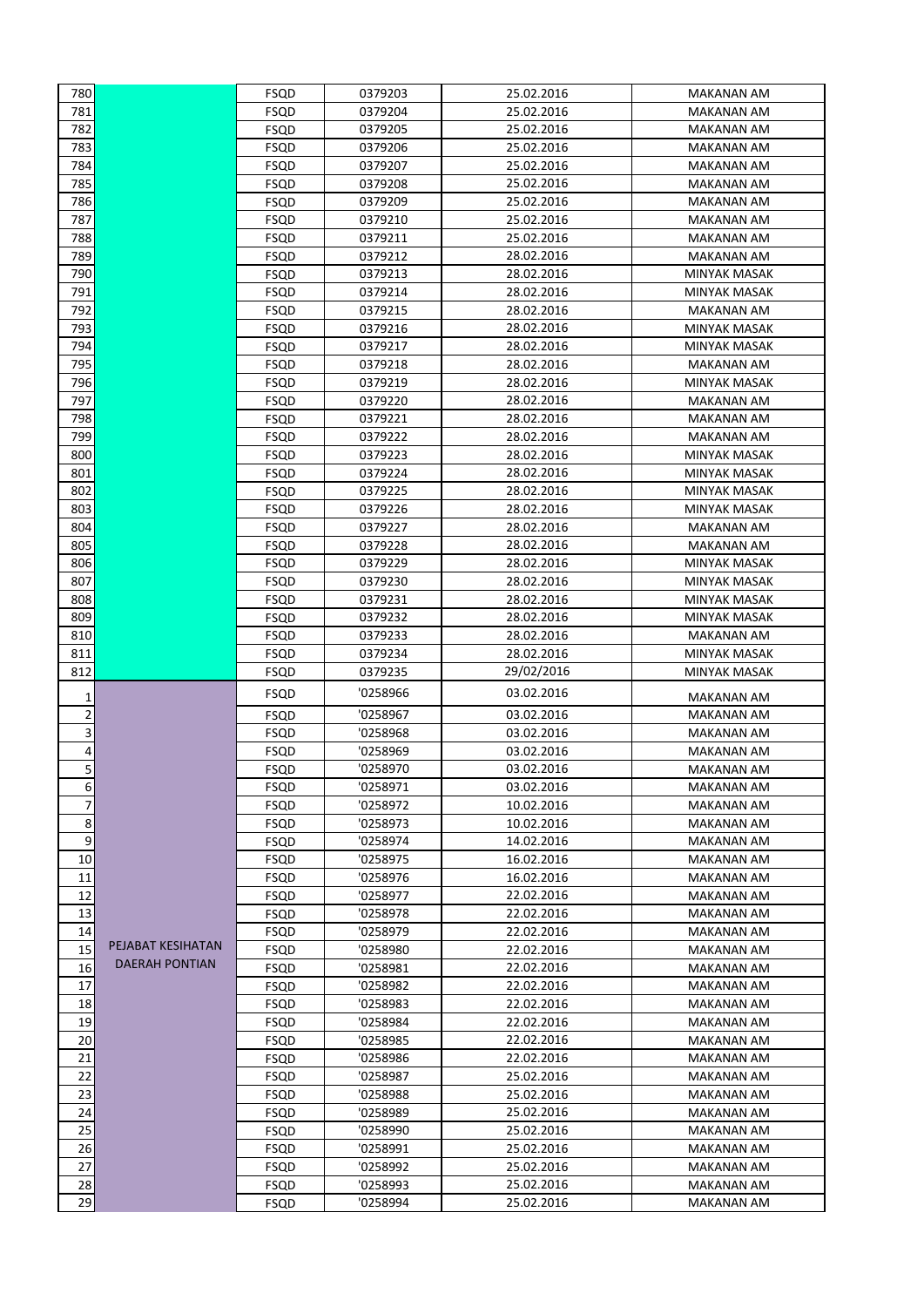| 30             |                                                   | FSQD         | '0258995             | 25.02.2016               | MAKANAN AM                      |
|----------------|---------------------------------------------------|--------------|----------------------|--------------------------|---------------------------------|
| 1              |                                                   | FSQD         | 359564               | 03.02.2016               | <b>MAKANAN AM</b>               |
| 2              |                                                   | FSQD         | 359566               | 10.02.2016               | <b>MAKANAN AM</b>               |
| 3              |                                                   | FSQD         | 359567               | 10.02.2016               | <b>MAKANAN AM</b>               |
| 4              |                                                   | FSQD         | 359568               | 03.02.2016               | <b>MAKANAN AM</b>               |
| 5              | <b>PEJABAT KESIHATAN</b><br><b>DAERAH TANGKAK</b> | FSQD         | 359569               | 29.02.2016               | MAKANAN AM                      |
| 6              |                                                   | FSQD         | 359570               | 28.02.2016               | MAKANAN AM                      |
| $\overline{7}$ |                                                   | FSQD         | 359571               | 28.02.2016               | <b>MAKANAN AM</b>               |
| 8              |                                                   | FSQD         | 359572               | 28.02.2016               | <b>MAKANAN AM</b>               |
| 9              |                                                   | FSQD         | 359573               | 28.02.2016               | <b>MAKANAN AM</b>               |
| 1              |                                                   | FSQD         | '0341387             | 03.02.2016               | <b>MAKANAN AM</b>               |
| 2              |                                                   | FSQD         | '0341388             | 03.02.2016               | <b>MAKANAN AM</b>               |
| 3              |                                                   | FSQD         | '0341389             | 03.02.2016               | MAKANAN AM                      |
| 4              |                                                   | FSQD         | '0341390             | 04.02.2016               | <b>MAKANAN AM</b>               |
| 5              |                                                   | FSQD         | '0341391             | 04.02.2016               | <b>MAKANAN AM</b>               |
| 6              |                                                   | FSQD         | '0341392             | 04.02.2016               | <b>MAKANAN AM</b>               |
| 7              |                                                   | FSQD         | '0341393             | 04.02.2016               | MAKANAN AM                      |
| 8              |                                                   | FSQD         | '0341394             | 04.02.2016               | MAKANAN AM                      |
| 9              |                                                   | FSQD         | '0341395             | 04.02.2016               | MAKANAN AM                      |
| 10             |                                                   | FSQD         | '0341396             | 04.02.2016               | <b>MAKANAN AM</b>               |
| 11             |                                                   | FSQD         | '0341397             | 04.02.2016               | MAKANAN AM                      |
| 12             |                                                   | FSQD         | '0341398             | 04.02.2016               | MAKANAN AM                      |
| 13             |                                                   | FSQD         | '0341399             | 04.02.2016               | <b>MAKANAN AM</b>               |
| 14             |                                                   | FSQD         | '0341400             | 04.02.2016               | <b>MAKANAN AM</b>               |
| 15             |                                                   | FSQD         | '0341401             | 04.02.2016               | <b>MAKANAN AM</b>               |
| 16             |                                                   | FSQD         | '0341402             | 07.02.2016               | <b>MAKANAN AM</b>               |
| 17             |                                                   | FSQD         | '0341403             | 07.02.2016               | <b>MAKANAN AM</b>               |
| 18             |                                                   | FSQD         | '0341404             | 07.02.2016               | MAKANAN AM                      |
| 19             |                                                   | FSQD         | '0341405             | 14.02.2016               | MAKANAN AM                      |
| 20             |                                                   | FSQD         | '0341406             | 14.02.2016               | MAKANAN AM                      |
| 21<br>22       |                                                   | FSQD         | '0341407<br>'0341408 | 14.02.2016<br>15.02.2016 | MAKANAN AM<br><b>MAKANAN AM</b> |
| 23             |                                                   | FSQD<br>FSQD | '0341409             | 16.02.2016               | <b>MAKANAN AM</b>               |
| 24             |                                                   | FSQD         | '0341410             | 16.02.2016               | MAKANAN AM                      |
| 25             |                                                   | FSQD         | '0341411             | 16.02.2016               | <b>MAKANAN AM</b>               |
| 26             |                                                   | FSQD         | '0341412             | 16.02.2016               | <b>MAKANAN AM</b>               |
| 27             |                                                   | FSQD         | '0341413             | 16.02.2016               | <b>MAKANAN AM</b>               |
| 28             |                                                   | FSQD         | '0341414             | 16.02.2016               | <b>MAKANAN AM</b>               |
| 29             | PEJABAT KESIHATAN                                 | FSQD         | '0341415             | 16.02.2016               | MAKANAN AM                      |
| 30             | PELABUHAN TANJUNG                                 | FSQD         | '0341416             | 16.02.2016               | <b>MAKANAN AM</b>               |
| 31             | <b>PELEPAS</b>                                    | FSQD         | '0341417             | 16.02.2016               | <b>MAKANAN AM</b>               |
| 32             |                                                   | FSQD         | '0341418             | 16.02.2016               | <b>MAKANAN AM</b>               |
| 33             |                                                   | FSQD         | '0341419             | 16.02.2016               | MAKANAN AM                      |
| 34             |                                                   | FSQD         | '0341420             | 16.02.2016               | <b>MAKANAN AM</b>               |
| 35             |                                                   | FSQD         | '0341421             | 16.02.2016               | MAKANAN AM                      |
| 36             |                                                   | FSQD         | '0341422             | 18.02.2016               | MAKANAN AM                      |
| 37             |                                                   | FSQD         | '0341423             | 18.02.2016               | MAKANAN AM                      |
| 38             |                                                   | FSQD         | '0341424             | 18.02.2016               | MAKANAN AM                      |
| 39             |                                                   | FSQD         | '0341425             | 18.02.2016               | MAKANAN AM                      |
| 40             |                                                   | FSQD         | '0341426             | 18.02.2016               | <b>MAKANAN AM</b>               |
| 41             |                                                   | FSQD         | '0341427             | 23.02.2016               | MAKANAN AM                      |
| 42             |                                                   | FSQD         | '0341428             | 23.02.2016               | MAKANAN AM                      |
| 43<br>44       |                                                   | FSQD<br>FSQD | '0341429<br>'0341430 | 23.02.2016<br>23.02.2016 | MAKANAN AM<br>MAKANAN AM        |
| 45             |                                                   | FSQD         | '0341431             | 23.02.2016               | MAKANAN AM                      |
| 46             |                                                   | FSQD         | '0341432             | 23.02.2016               | MAKANAN AM                      |
| 47             |                                                   | FSQD         | '0341433             | 23.02.2016               | <b>MAKANAN AM</b>               |
| 48             |                                                   | FSQD         | '0341434             | 23.02.2016               | <b>MAKANAN AM</b>               |
| 49             |                                                   | FSQD         | '0341435             | 24.02.2016               | MAKANAN AM                      |
| 50             |                                                   | FSQD         | '0341436             | 24.02.2016               | MAKANAN AM                      |
| 51             |                                                   | FSQD         | '0341437             | 24.02.2016               | MAKANAN AM                      |
| 52             |                                                   | FSQD         | '0341438             | 24.02.2016               | MAKANAN AM                      |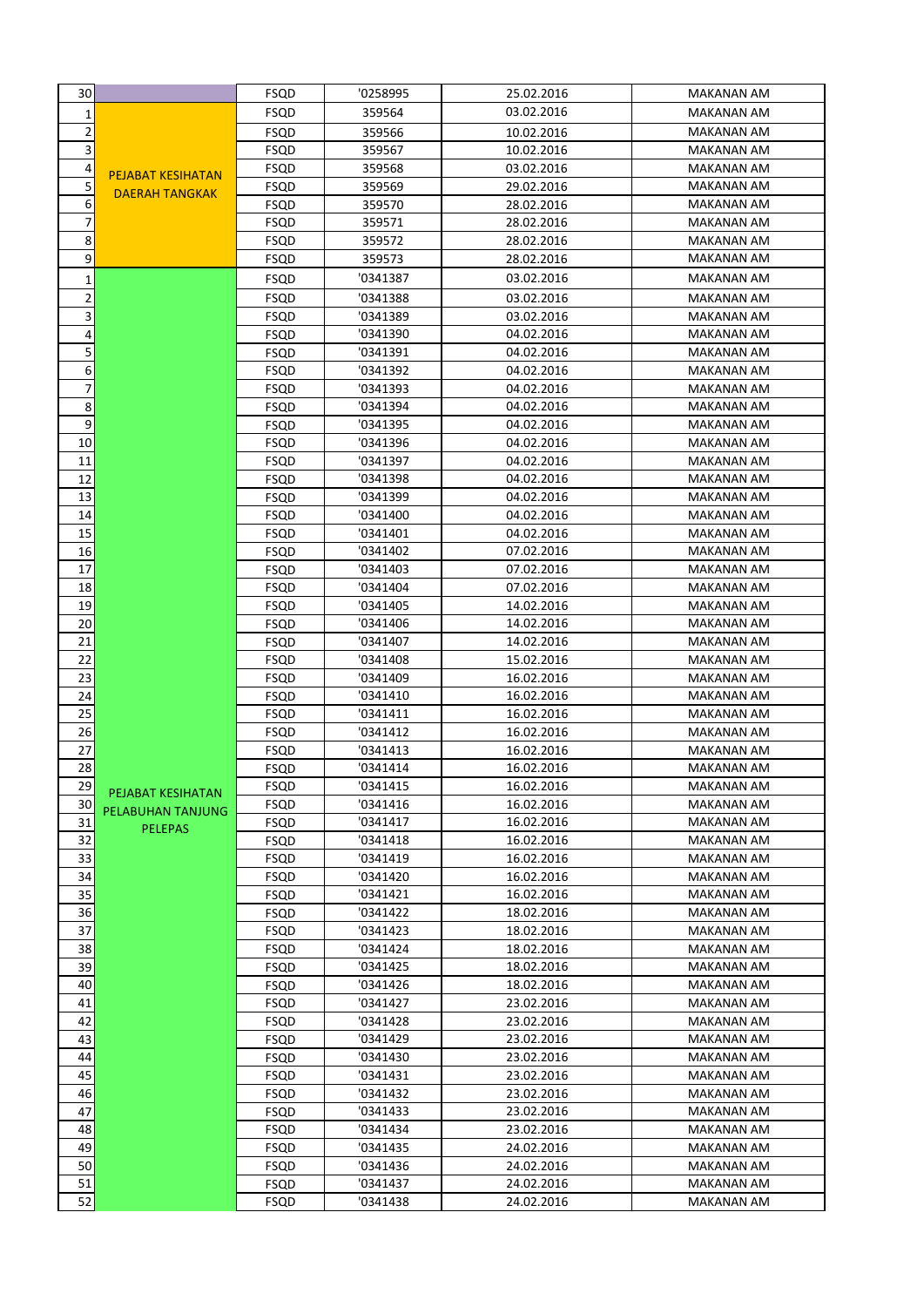| 53              | FSQD        | '0341439 | 24.02.2016 | <b>MAKANAN AM</b> |
|-----------------|-------------|----------|------------|-------------------|
| 54 <sub>1</sub> | <b>FSQD</b> | '0341440 | 24.02.2016 | <b>MAKANAN AM</b> |
| 55              | <b>FSQD</b> | '0341441 | 28.02.2016 | <b>MAKANAN AM</b> |
| 56              | <b>FSQD</b> | '0341442 | 28.02.2016 | <b>MAKANAN AM</b> |
| 57              | <b>FSQD</b> | '0341443 | 28.02.2016 | <b>MAKANAN AM</b> |
| 58              | <b>FSQD</b> | '0341444 | 28.02.2016 | <b>MAKANAN AM</b> |
| 59              | <b>FSQD</b> | '0341445 | 28.02.2016 | <b>MAKANAN AM</b> |
| 60              | <b>FSQD</b> | '0341446 | 28.02.2016 | <b>MAKANAN AM</b> |